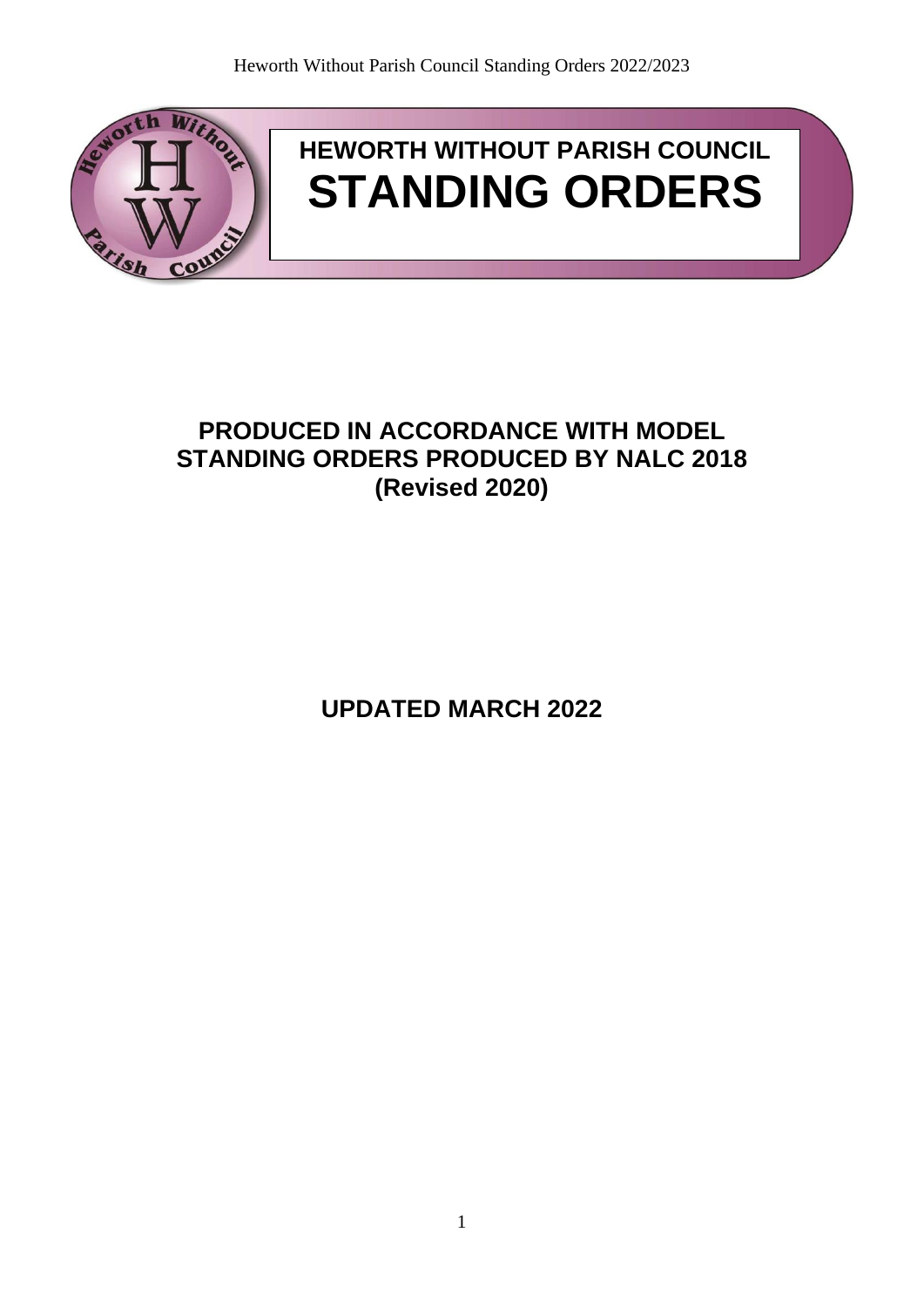## Heworth Without Parish Council Standing Orders 2022/2023

| 1. |                                                                             |  |
|----|-----------------------------------------------------------------------------|--|
| 2. |                                                                             |  |
| 3. |                                                                             |  |
| 4. |                                                                             |  |
| 5. |                                                                             |  |
| 6. | Extraordinary meetings of the council, committees and sub-committees 11     |  |
| 7. |                                                                             |  |
| 8. |                                                                             |  |
| 9. | Motions for a meeting that require written notice to be given to the proper |  |
|    |                                                                             |  |
|    |                                                                             |  |
|    |                                                                             |  |
|    |                                                                             |  |
|    |                                                                             |  |
|    |                                                                             |  |
|    |                                                                             |  |
|    |                                                                             |  |
|    |                                                                             |  |
|    |                                                                             |  |
|    |                                                                             |  |
|    |                                                                             |  |
|    |                                                                             |  |
|    |                                                                             |  |
|    | 24. Communicating with district and county or unitary councillors  23       |  |
|    |                                                                             |  |
|    |                                                                             |  |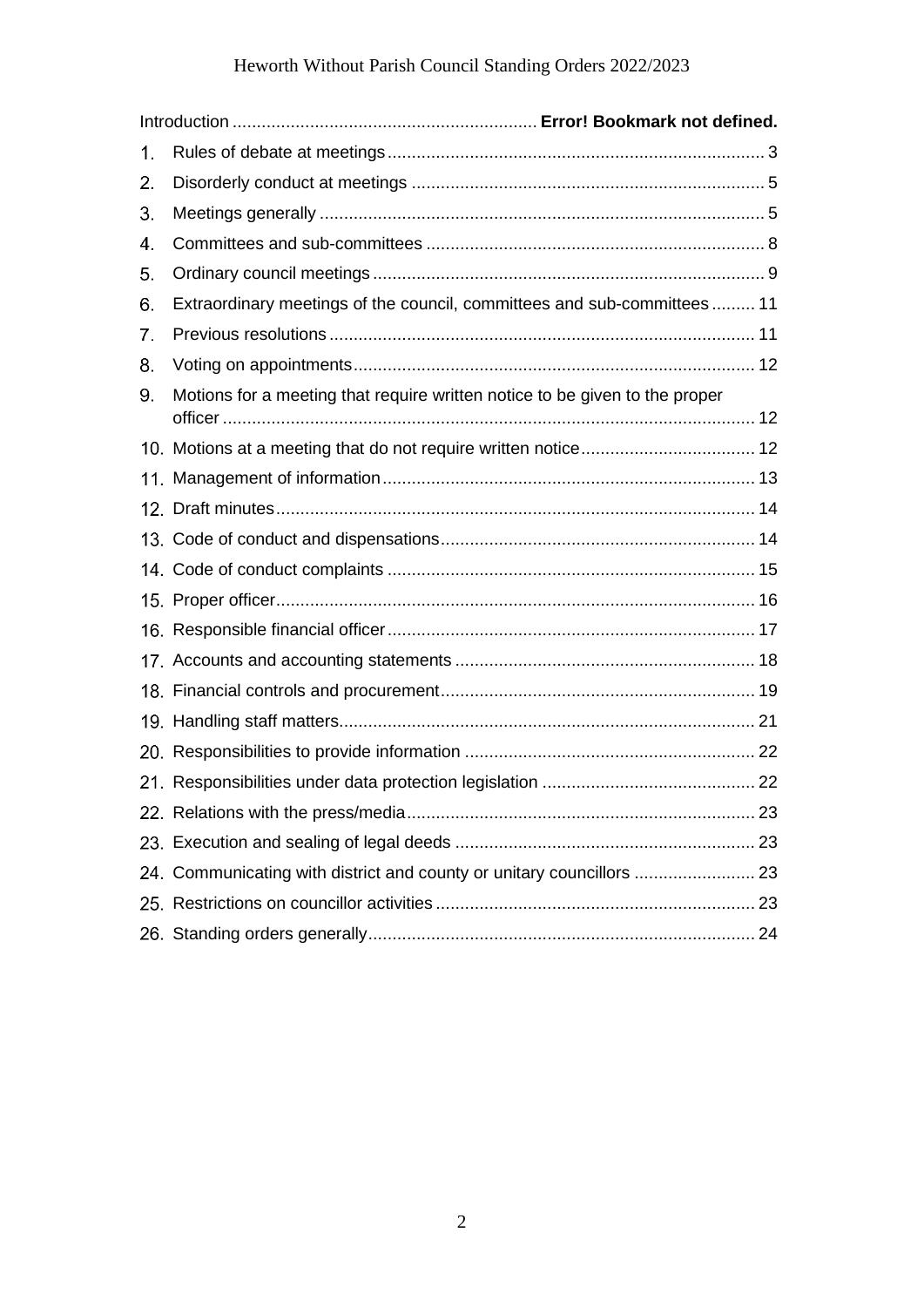<span id="page-2-0"></span>In these Standing Orders any reference to 'the Council' or "Committee" shall mean Heworth Without Parish Council.

#### $1.$ **Rules of debate at meetings**

- a Motions on the agenda shall be considered in the order that they appear unless the order is changed at the discretion of the chairman of the meeting.
- b A motion (including an amendment) shall not be progressed unless it has been moved and seconded.
- c A motion on the agenda that is not moved by its proposer may be treated by the Chairman of the meeting as withdrawn.
- d If a motion (including an amendment) has been seconded, it may be withdrawn by the proposer only with the consent of the seconder and/or the quorum.
- e An amendment is a proposal to remove or add words to a motion. It shall not negate the motion.
- f If an amendment to the original motion is carried, the original motion (as amended) becomes the substantive motion upon which further amendment(s) may be moved.
- g An amendment shall not be considered unless early verbal notice of it is given at the meeting and, if requested by the Chairman of the meeting, is expressed in writing to the Chairman.
- h A Councillor may move an amendment to his own motion if agreed by the meeting. If a motion has already been seconded, the amendment shall be with the consent of the seconder and /or the quorum.
- i If there is more than one amendment to an original or substantive motion, the amendments shall be moved in the order directed by the Chairman of the meeting.
- j Subject to standing order 1(k), only one amendment shall be moved and debated at a time, the order of which shall be directed by the Chairman of the meeting.
- k One or more amendments may be discussed together if the Chairman of the meeting considers this expedient but each amendment shall be voted upon separately.
- l A Councillor may not move more than one amendment to an original or substantive motion.
- m The mover of an amendment has no right of reply at the end of debate on it.
- n Where a series of amendments to an original motion are carried, the mover of the original motion shall have a right of reply either at the end of debate on the first amendment or at the very end of debate on the final substantive motion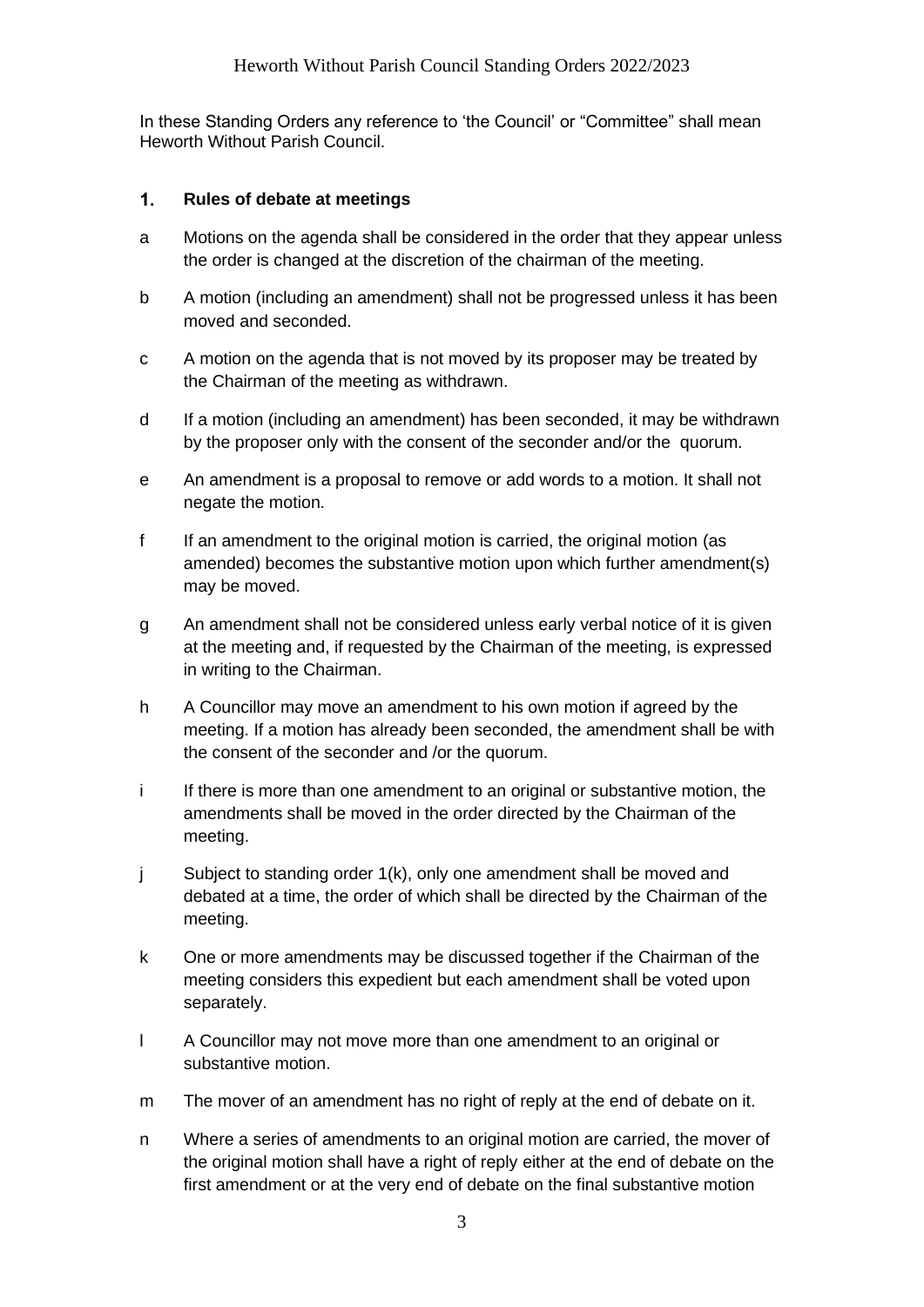immediately before it is put to the vote.

- o Unless permitted by the Chairman of the meeting, a Councillor may speak once in the debate on a motion except:
	- i. to speak on an amendment moved by another Councillor;
	- ii. to move or speak on another amendment if the motion has been amended since he last spoke;
	- iii. to make a point of order;
	- iv. to give a personal explanation; or
	- v. to exercise a right of reply.
- p During the debate on a motion, a Councillor may interrupt only on a point of order or a personal explanation and the Councillor who was interrupted shall stop speaking. A Councillor raising a point of order shall identify the standing order which he considers has been breached or specify the other irregularity in the proceedings of the meeting he is concerned by.
- q A point of order shall be decided by the Chairman of the meeting and his decision shall be final.
- r When a motion is under debate, no other motion shall be moved except:
	- i. to amend the motion;
	- ii. to proceed to the next business;
	- iii. to adjourn the debate;
	- iv. to put the motion to a vote;
	- v. to ask a person to be no longer heard or to leave the meeting;
	- vi. to refer a motion to a committee or sub-committee for consideration;
	- vii. to exclude the public and press;
	- viii. to adjourn the meeting; or
	- ix. to suspend particular standing order(s) excepting those which reflect mandatory statutory or legal requirements.
- s Before an original or substantive motion is put to the vote, the Chairman of the meeting shall be satisfied that the motion has been sufficiently debated and that the mover of the motion under debate has exercised or waived his right of reply.
- t Excluding motions moved under standing order 1(r), the contributions or speeches by a Councillor shall relate only to the motion under discussion and shall not exceed 3 minutes without the consent of the Chairman of the meeting.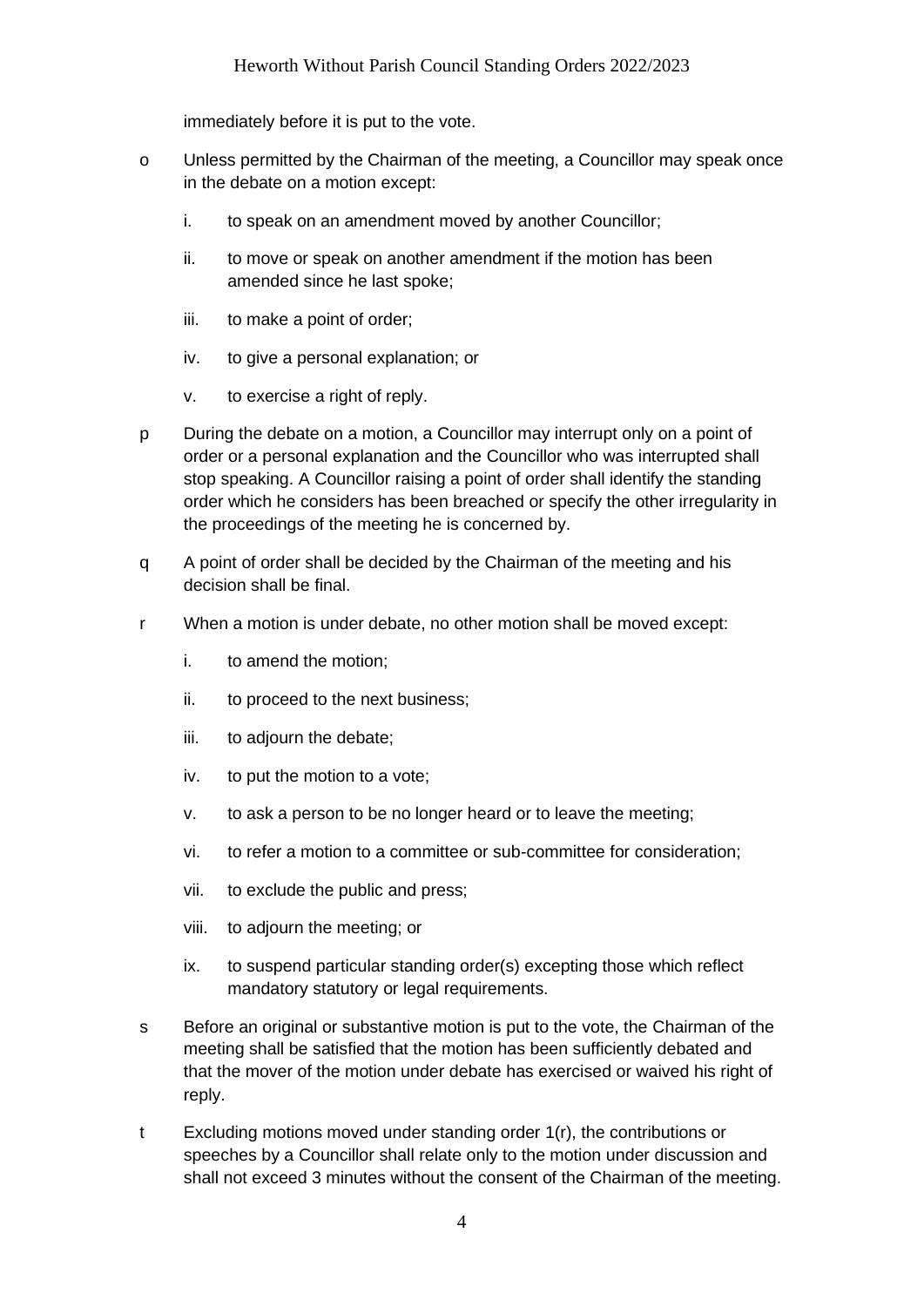### <span id="page-4-0"></span> $2.$ **Disorderly conduct at meetings**

- a No person shall obstruct the transaction of business at a meeting or behave offensively or improperly. If this standing order is ignored, the Chairman of the meeting shall request such person(s) to moderate or improve their conduct.
- b If person(s) disregard the request of the Chairman of the meeting to moderate or improve their conduct, any Councillor or the Chairman of the meeting may move that the person be no longer heard or be excluded from the meeting. The motion, if seconded, shall be put to the vote without discussion.
- c If a resolution made under standing order 2(b) is ignored, the Chairman of the meeting may take further reasonable steps to restore order or to progress the meeting. This may include temporarily suspending or closing the meeting.

### <span id="page-4-1"></span> $3<sub>1</sub>$ **Meetings generally**

Full Council meetings Committee meetings Sub-committee meetings

a **Meetings shall not take place in premises which at the time of the meeting are used for the supply of alcohol, unless no other premises are available free of charge or at a reasonable cost. Dates and Times**

> Meetings of the Council shall be held on the Third Monday of every month except August in Heworth Without Community Centre**,** Applecroft Road, commencing at 7.00pm and to finish no later than 9.30pm.

See Standing Orders for Remote Meetings May 2020 – Separate document, to be used when government permits.

### **Ward Councillor**

An invitation to attend a meeting of the Council shall be sent, together with the agenda, to the Ward Councillor(s) of the District and County Council OR Unitary Council representing the area of the Council.

- b **The minimum three clear days for notice of a meeting does not include the day on which notice was issued, the day of the meeting, a Sunday, a day of the Christmas break, a day of the Easter break or of a bank holiday or a day appointed for public thanksgiving or mourning.**
- c **The minimum three clear days' public notice for a meeting does not include the day on which the notice was issued or the day of the meeting unless the meeting is convened at shorter notice** OR [The minimum three clear days' public notice of a meeting does not include the day on which the notice was issued or the day of the meeting].
- ● d **Meetings shall be open to the public unless their presence is prejudicial to the public interest by reason of the confidential nature of the business to be transacted or for other special reasons. The public's**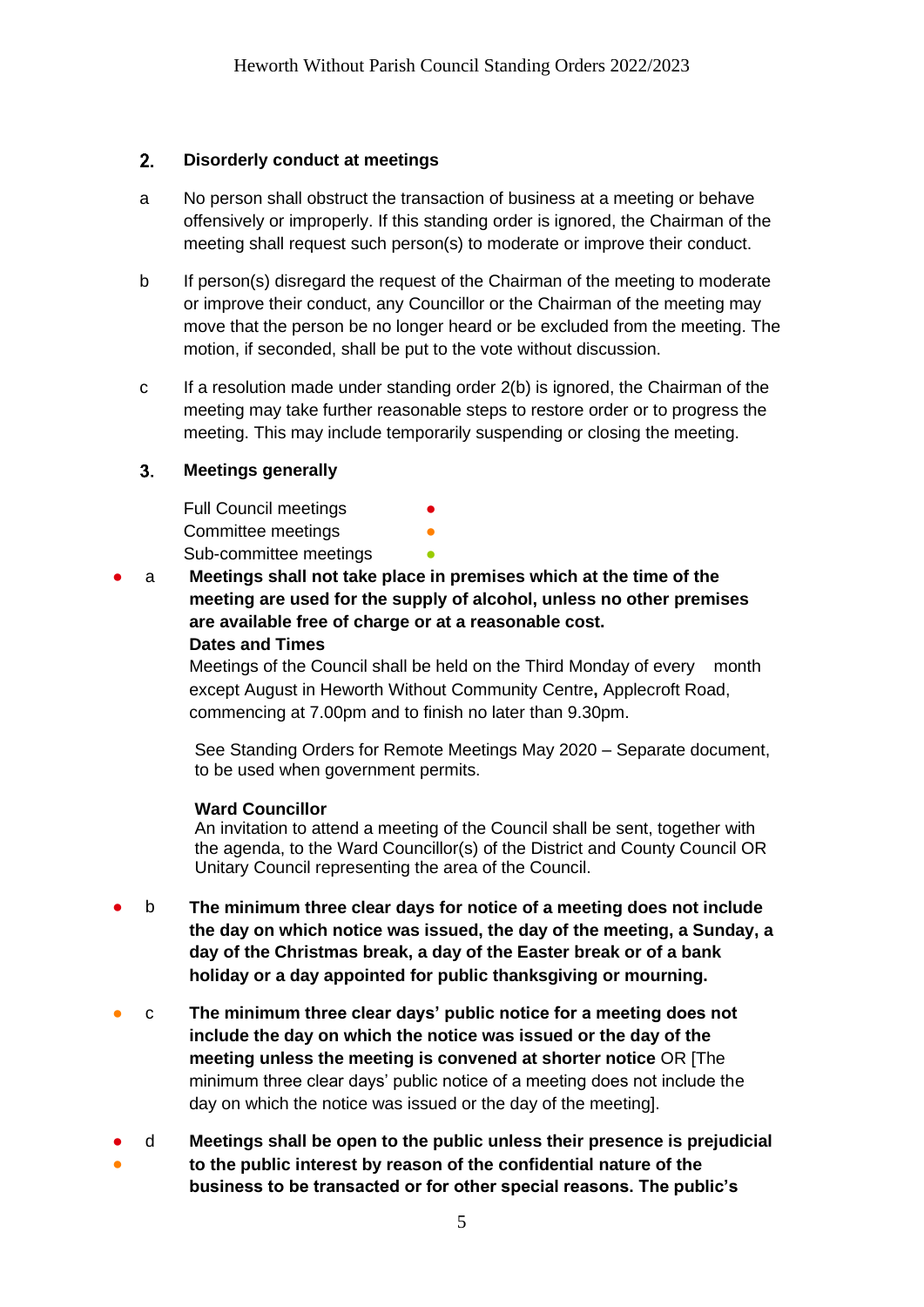### **exclusion from part or all of a meeting shall be by a resolution which shall give reasons for the public's exclusion.**

- e Members of the public may make written representations, answer questions and give evidence at a meeting which they are entitled to attend in respect of the business on the agenda.
- f The period of time designated for public participation at a meeting in accordance with standing order 3(e) shall not exceed 30 minutes unless directed by the Chairman of the meeting.
- g Subject to standing order 3(f), a member of the public shall not speak for more than 5 minutes.
- h In accordance with standing order 3(e), a question shall not require a response at the meeting nor start a debate on the question. The Chairman of the meeting may direct that a written or oral response be given.
- i A person shall raise his hand when requesting to speak and stand (if needed) when speaking (except when a person has a disability or is likely to suffer discomfort). The Chairman of the meeting may at any time permit a person to be seated when speaking.
- j A person who speaks at a meeting shall direct their comments to the Chairman of the meeting.
- k Only one person is permitted to speak at a time. If more than one person wants to speak, the Chairman of the meeting shall direct the order of speaking.
- ● l **Subject to standing order 3(m), a person who attends a meeting is permitted to report on the meeting whilst the meeting is open to the public. To "report" means to film, photograph, make an audio recording of meeting proceedings, use any other means for enabling persons not present to see or hear the meeting as it takes place or later or to report or to provide oral or written commentary about the meeting so that the report or commentary is available as the meeting takes place or later to persons not present.**
- ● m **A person present at a meeting may not provide an oral report or oral commentary about a meeting as it takes place without permission.**
- ● n **The press shall be provided with reasonable facilities for the taking of their report of all or part of a meeting at which they are entitled to be present.**
- o **Subject to standing orders which indicate otherwise, anything authorised or required to be done by, to or before the Chairman of the Council may in his absence be done by, to or before the Vice-Chairman of the Council (if there is one).**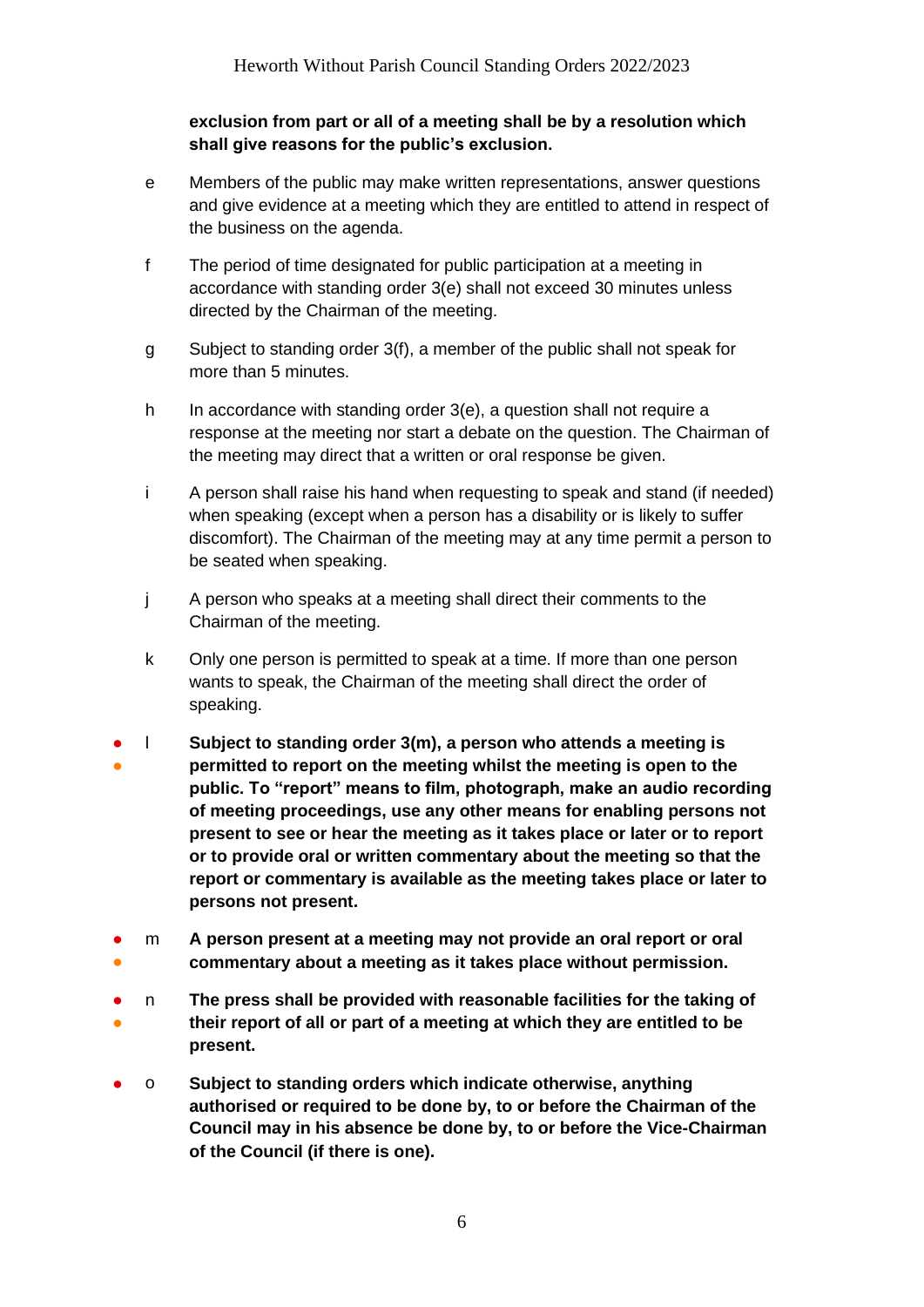- p **The Chairman of the Council, if present, shall preside at a meeting. If the Chairman is absent from a meeting, the Vice-Chairman of the Council (if there is one) if present, shall preside. If both the Chairman and the Vice-Chairman are absent from a meeting, a Councillor as chosen by the Councillors present at the meeting shall preside at the meeting.**
- q **Subject to a meeting being quorate, all questions at a meeting shall be**
- **。 decided by a majority of the Councillors and non-Councillors with voting rights present and voting.**
- r **The Chairman of a meeting may give an original vote on any matter put**
- ● **to the vote, and in the case of an equality of votes may exercise his casting vote whether or not he gave an original vote.**

*See standing orders 5(h) and (i) for the different rules that apply in the election of the Chairman of the Council at the annual meeting of the Council.*

- s Unless standing orders provide otherwise, voting on a question shall be **by a show of hands. At the request of a Councillor, the voting on any question shall be recorded so as to show whether each Councillor present and voting gave his vote for or against that question.** Such a request shall be made before moving on to the next item of business on the agenda.
	- t The minutes of a meeting shall include an accurate record of the following:
		- i. the time and place of the meeting;
		- ii. the names of Councillors who are present and the names of Councillors who are absent;
		- iii. interests that have been declared by Councillors and non-Councillors with voting rights;
		- iv. the grant of dispensations (if any) to Councillors and non-Councillors with voting rights;
		- v. whether a Councillor or non-Councillor with voting rights left the meeting when matters that they held interests in were being considered;
		- vi. if there was a public participation session; and
		- vii. the resolutions made.
- u **A Councillor or a non-Councillor with voting rights who has a**
- **disclosable pecuniary interest or another interest as set out in the**
- **Council's code of conduct in a matter being considered at a meeting is subject to statutory limitations or restrictions under the code on his right to participate and vote on that matter.**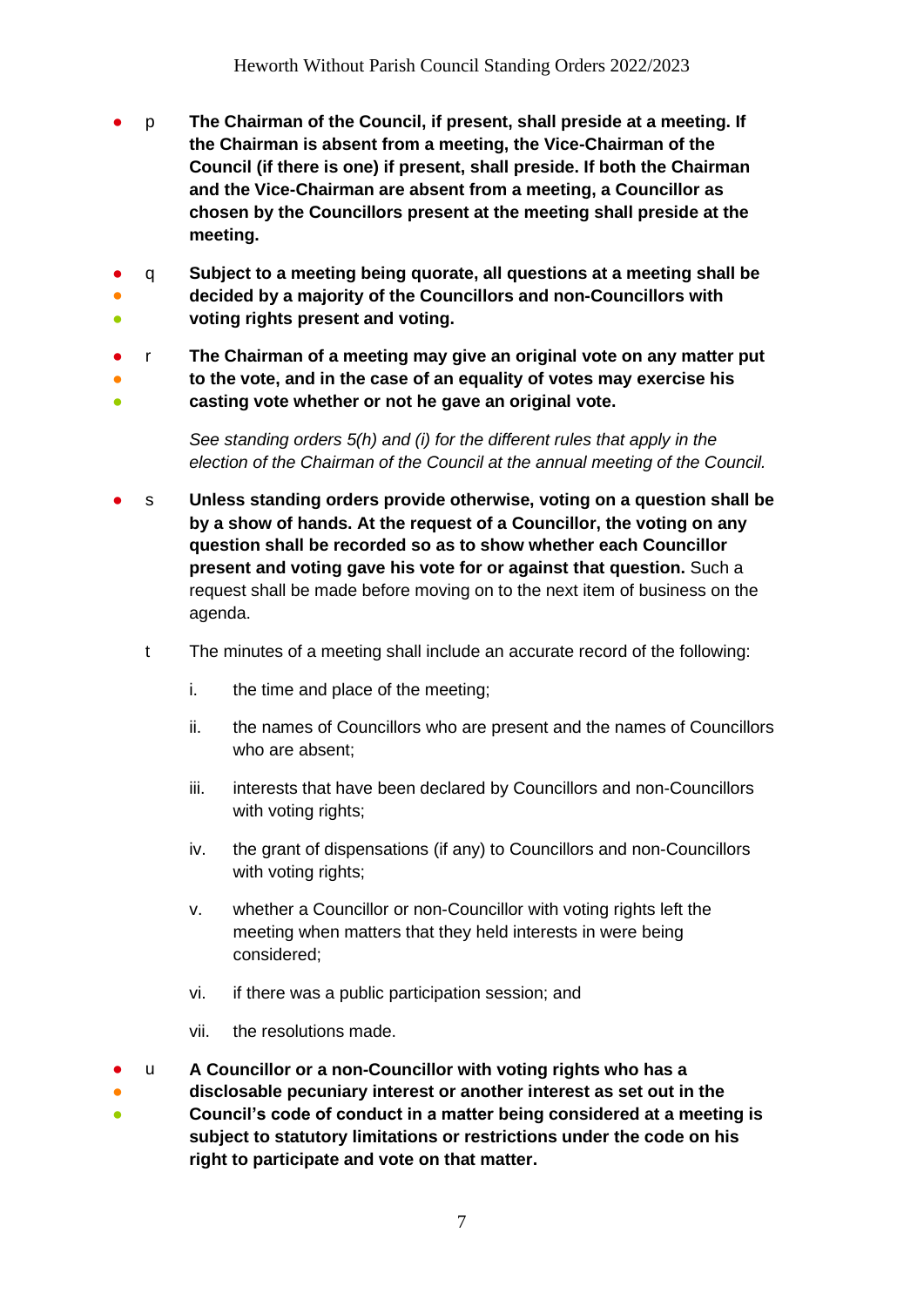● v **No business may be transacted at a meeting unless at least one-third of the whole number of members of the Council are present and in no case shall the quorum of a meeting be less than three.**

> *See standing order 4d(viii) for the quorum of a committee or sub-committee meeting.*

● w **If a meeting is or becomes inquorate no business shall be transacted**

and the meeting shall be closed. The business on the agenda for the meeting shall be adjourned to another meeting.

x A meeting shall not exceed a period of 2.5 hours. The monthly Council meeting will finish no later than 9.30pm.

### <span id="page-7-0"></span>4. **Committees and sub-committees**

● ●

- a **Unless the Council determines otherwise, a committee may appoint a sub-committee whose terms of reference and members shall be determined by the committee.**
- b **The members of a committee may include non-Councillors unless it is a committee which regulates and controls the finances of the Council.**
- c **Unless the Council determines otherwise, all the members of an advisory committee and a sub-committee of the advisory committee may be non-Councillors.**
- d The Council may appoint standing committees or other committees as may be necessary, and:
	- i. shall determine their terms of reference;
	- ii. shall determine the number and time of the ordinary meetings of a standing committee up until the date of the next annual meeting of the Council;
	- iii. shall permit a committee, other than in respect of the ordinary meetings of a committee, to determine the number and time of its meetings;
	- iv. shall, subject to standing orders 4(b) and (c), appoint and determine the terms of office of members of such a committee;
	- v. may, subject to standing orders 4(b) and (c), appoint and determine the terms of office of the substitute members to a committee whose role is to replace the ordinary members at a meeting of a committee if the ordinary members of the committee confirm to the Proper Officer 2 days before the meeting that they are unable to attend;
	- vi. shall, after it has appointed the members of a standing committee, appoint the Chairman of the standing committee;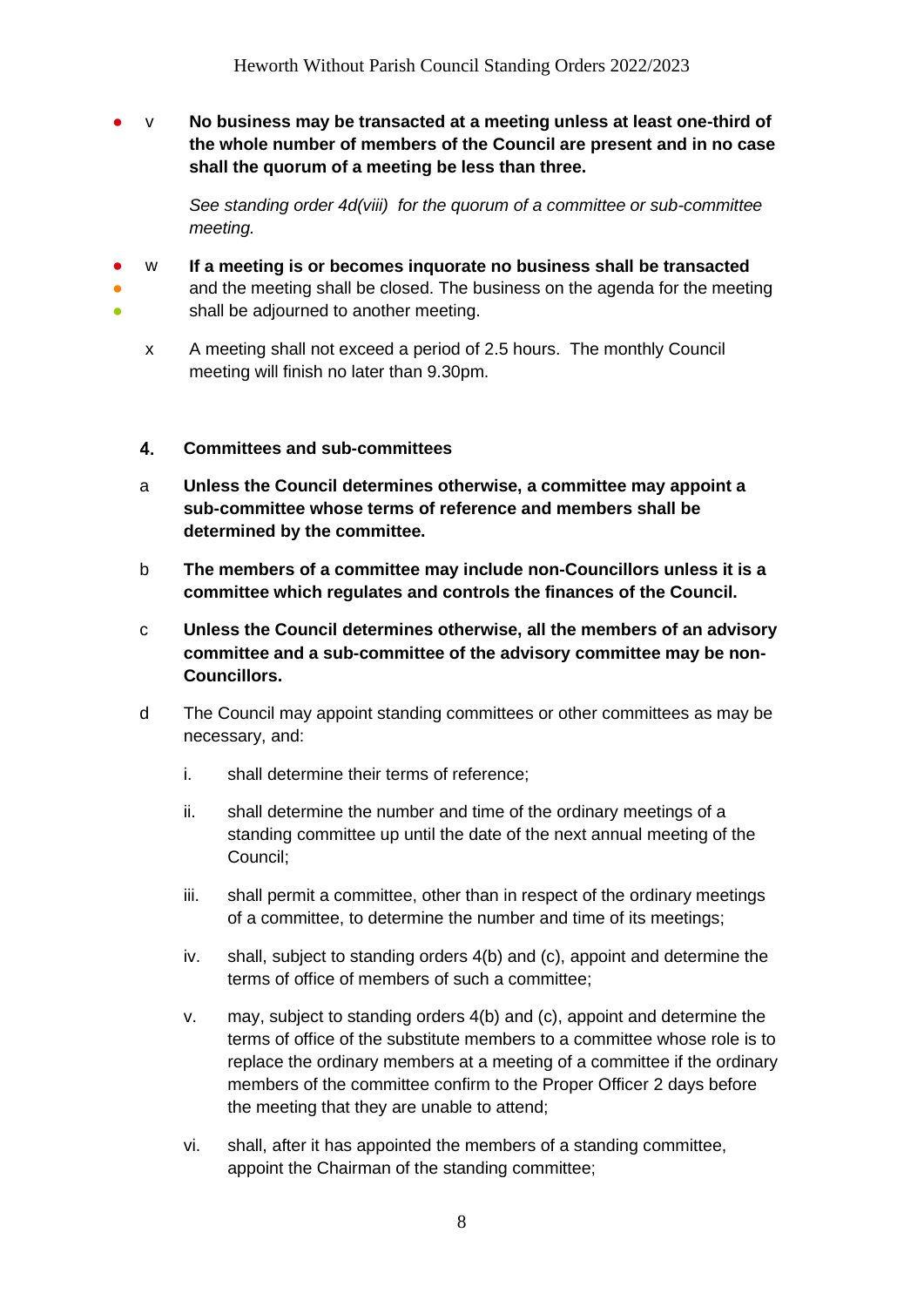- vii. shall permit a committee other than a standing committee, to appoint its own Chairman at the first meeting of the committee;
- viii. shall determine the place, notice requirements and quorum for a meeting of a committee and a sub-committee which, in both cases, shall be no less than three;
- ix. shall determine if the public may participate at a meeting of a committee;
- x. shall determine if the public and press are permitted to attend the meetings of a sub-committee and also the advance public notice requirements, if any, required for the meetings of a sub-committee;
- xi. shall determine if the public may participate at a meeting of a subcommittee that they are permitted to attend; and
- xii. may dissolve a committee or a sub-committee.
- <span id="page-8-0"></span> $5<sub>1</sub>$ **Ordinary council meetings**
- a **In an election year, the annual meeting of the Council shall be held on or within 14 days following the day on which the Councillors elected take office.**
- b **In a year which is not an election year, the annual meeting of the Council shall be held on such day in May as the Council decides.**
- c **If no other time is fixed, the annual meeting of the Council shall take place at 6pm.** HWPC agree that the meeting of the Council shall be held in Heworth Without Community Centre, Applecroft Road, commencing at 7.00pm and finishing no later than 9.30pm.
- d **In addition to the annual meeting of the Council, at least three other ordinary meetings shall be held in each year on such dates and times as the Council decides.** HWPC agree that the meetings of the Council shall be held in Heworth Without Community Centre, Applecroft Road, commencing at 7.00pm and finishing no later than 9.30pm. These are held on the third Monday of each month, with no meeting in August.
- e **The first business conducted at the annual meeting of the Council shall be the election of the Chairman and Vice-Chairman (if there is one) of the Council.**
- f **The Chairman of the Council, unless he has resigned or becomes disqualified, shall continue in office and preside at the annual meeting until his successor is elected at the next annual meeting of the Council.**
- g **The Vice-Chairman of the Council, if there is one, unless he resigns or becomes disqualified, shall hold office until immediately after the election of the Chairman of the Council at the next annual meeting of the Council.**
- h **In an election year, if the current Chairman of the Council has not been re-elected as a member of the Council, he shall preside at the annual**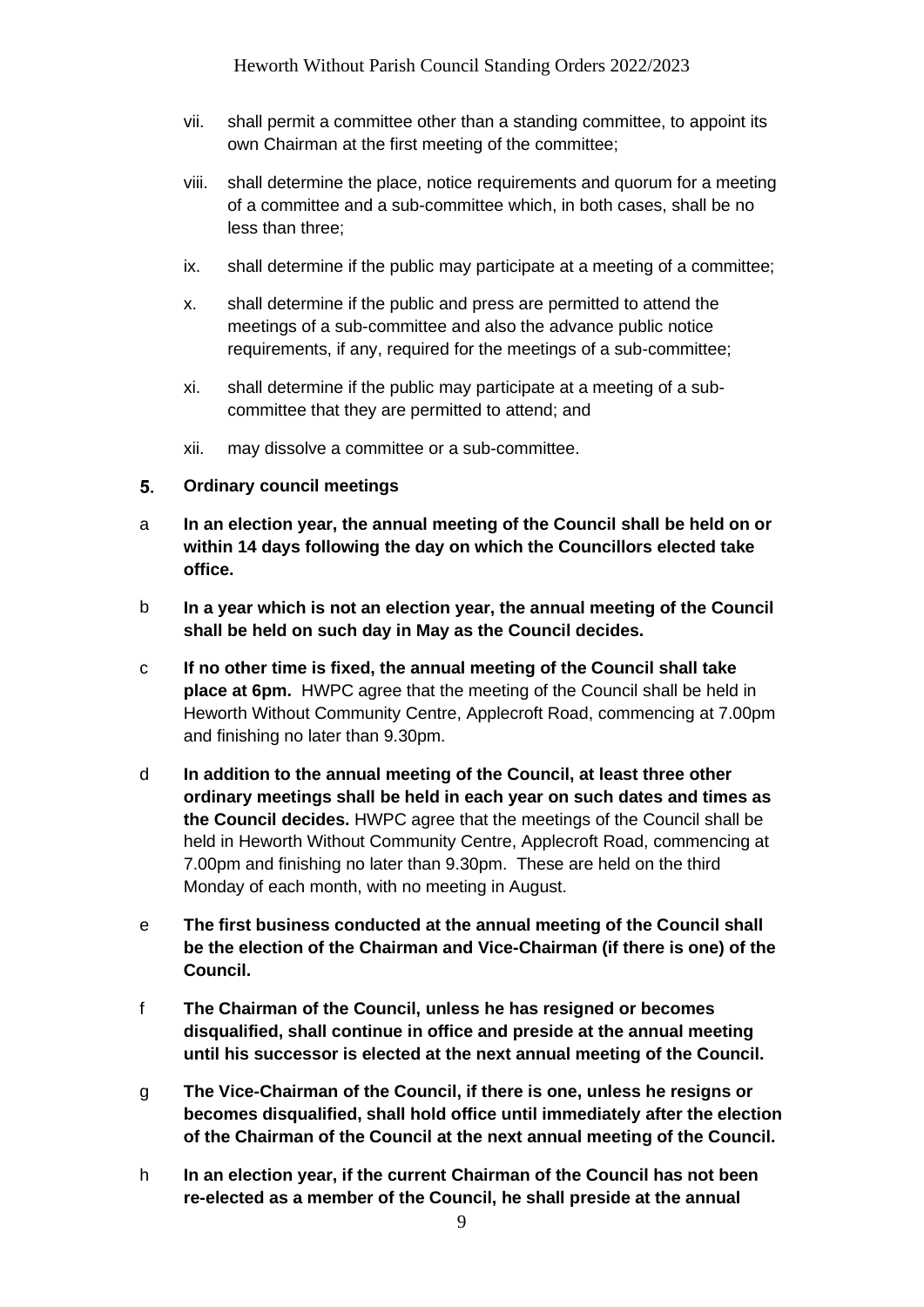**meeting until a successor Chairman of the Council has been elected. The current Chairman of the Council shall not have an original vote in respect of the election of the new Chairman of the Council but shall give a casting vote in the case of an equality of votes.**

- i **In an election year, if the current Chairman of the Council has been reelected as a member of the Council, he shall preside at the annual meeting until a new Chairman of the Council has been elected. He may exercise an original vote in respect of the election of the new Chairman of the Council and shall give a casting vote in the case of an equality of votes.**
- j Following the election of the Chairman of the Council and Vice-Chairman (if there is one) of the Council at the annual meeting, the business shall include:
	- i. **In an election year, delivery by the Chairman of the Council and Councillors of their acceptance of office forms unless the Council resolves for this to be done at a later date. In a year which is not an election year, delivery by the Chairman of the Council of his acceptance of office form unless the Council resolves for this to be done at a later date;**
	- ii. Confirmation of the accuracy of the minutes of the last meeting of the Council;
	- iii. Receipt of the minutes of the last meeting of a committee;
	- iv. Consideration of the recommendations made by a committee;
	- v. Review of delegation arrangements to committees, sub-committees, staff and other local authorities;
	- vi. Review of the terms of reference for committees;
	- vii. Appointment of members to existing committees;
	- viii. Appointment of any new committees in accordance with standing order 4;
	- ix. Review and adoption of appropriate standing orders and financial regulations;
	- x. Review of arrangements (including legal agreements) with other local authorities, not-for-profit bodies and businesses.
	- xi. Review of representation on or work with external bodies and arrangements for reporting back;
	- xii. In an election year, to make arrangements with a view to the Council becoming eligible to exercise the general power of competence in the future;
	- xiii. Review of inventory of land and other assets including buildings and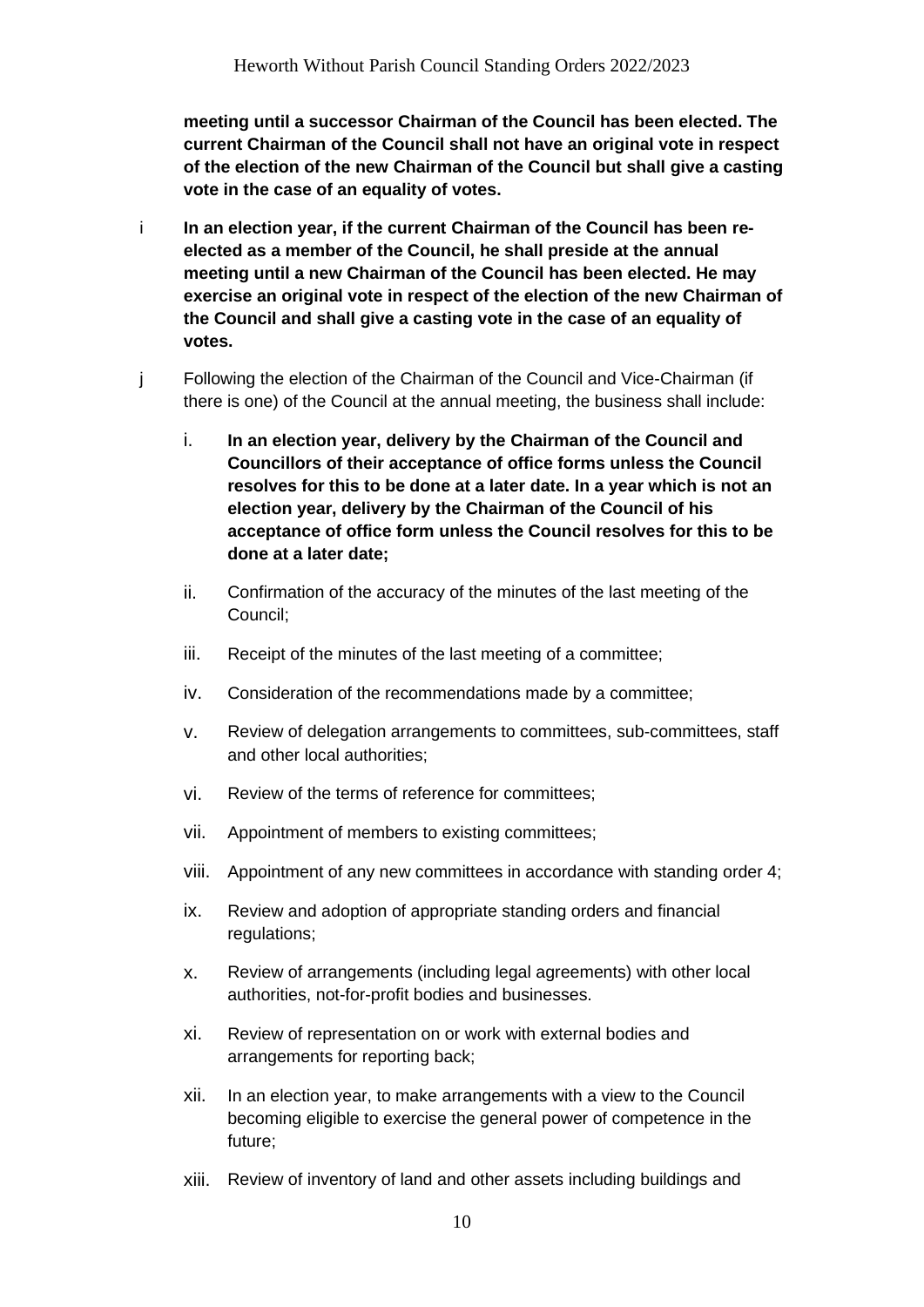office equipment;

- xiv. Confirmation of arrangements for insurance cover in respect of all insurable risks;
- xv. Review of the Council's and/or staff subscriptions to other bodies;
- xvi. Review of the Council's complaints procedure;
- xvii. Review of the Council's policies, procedures and practices in respect of its obligations under freedom of information and data protection legislation (*see also standing orders 11, 20 and 21*);
- xviii. Review of the Council's policy for dealing with the press/media;
- xix. Review of the Council's employment policies and procedures;
- xx. Review of the Council's expenditure incurred under s.137 of the Local Government Act 1972 or the general power of competence.
- xxi. Determining the time and place of ordinary meetings of the Council up to and including the next annual meeting of the Council.
- <span id="page-10-0"></span>6. **Extraordinary meetings of the council, committees and sub-committees**
- a **The Chairman of the Council may convene an extraordinary meeting of the Council at any time.**
- b **If the Chairman of the Council does not call an extraordinary meeting of the Council within seven days of having been requested in writing to do so by two Councillors, any two Councillors may convene an extraordinary meeting of the Council. The public notice giving the time, place and agenda for such a meeting shall be signed by the two Councillors.**
- c The Chairman of a committee may convene an extraordinary meeting of the committee at any time.
- d If the Chairman of a committee does not call an extraordinary meeting within 7 days of having been requested to do so by 2 members of the committee, any 2) members of the committee may convene an extraordinary meeting of the committee.

### <span id="page-10-1"></span> $\overline{7}$ . **Previous resolutions**

- a A resolution shall not be reversed within six months except either by a special motion, which requires written notice by at least 5 Councillors to be given to the Proper Officer in accordance with standing order 9, or by a motion moved in pursuance of the recommendation of a committee or a sub-committee.
- b When a motion moved pursuant to standing order 7(a) has been disposed of, no similar motion may be moved for a further six months.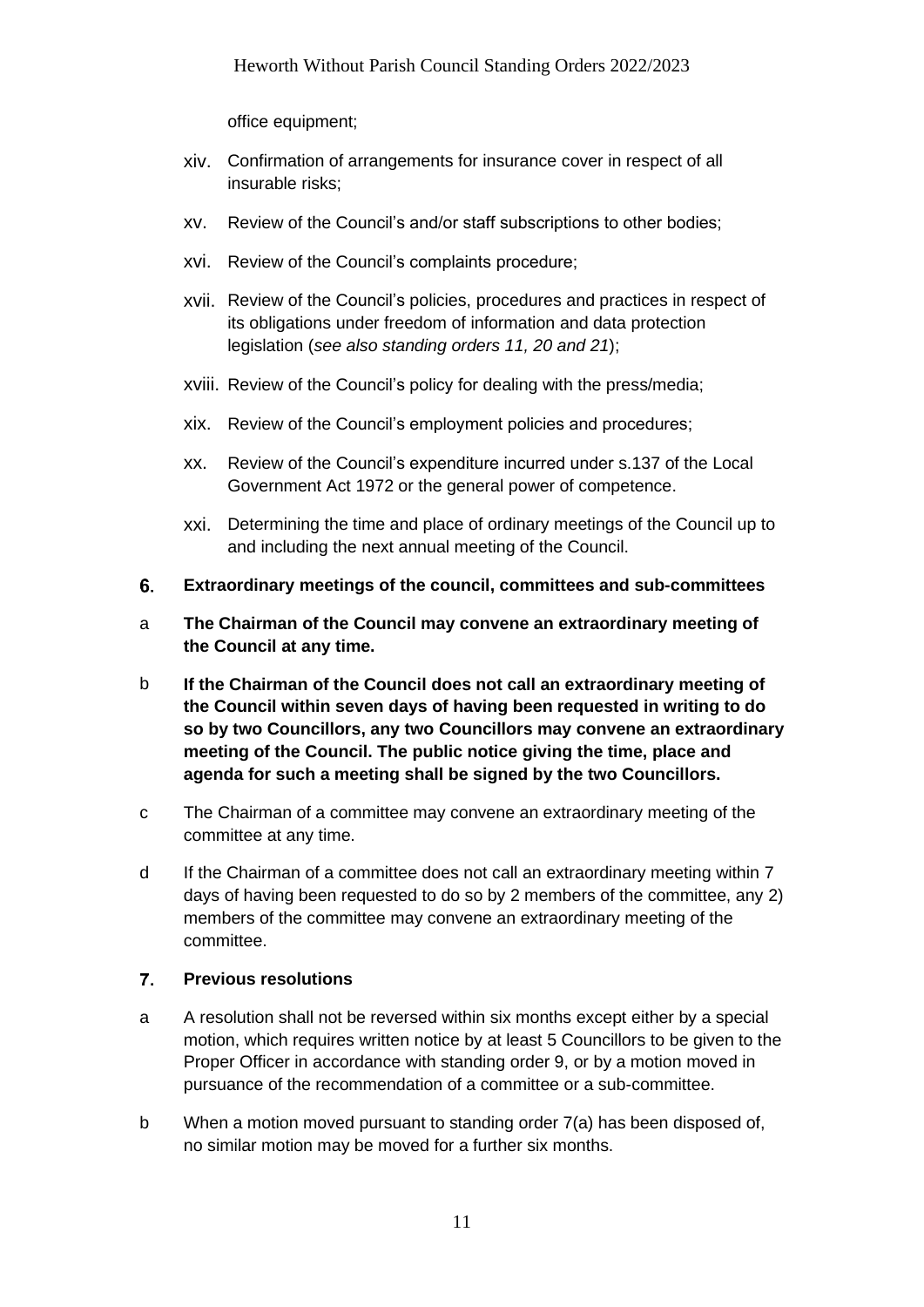### <span id="page-11-0"></span>8. **Voting on appointments**

a Where more than two persons have been nominated for a position to be filled by the Council and none of those persons has received an absolute majority of votes in their favour, the name of the person having the least number of votes shall be struck off the list and a fresh vote taken. This process shall continue until a majority of votes is given in favour of one person. A tie in votes may be settled by the casting vote exercisable by the Chairman of the meeting.

### <span id="page-11-1"></span>9. **Motions for a meeting that require written notice to be given to the proper officer**

- a A motion shall relate to the responsibilities of the meeting for which it is tabled and in any event shall relate to the performance of the Council's statutory functions, powers and obligations or an issue which specifically affects the Council's area or its residents.
- b No motion may be moved at a meeting unless it is on the agenda and the mover has given written notice of its wording to the Proper Officer at least 10 clear days before the meeting (as agreed at the meeting of 18<sup>th</sup> January 2021). Clear days do not include the day of the notice or the day of the meeting.
- c The Proper Officer may, before including a motion on the agenda received in accordance with standing order 9(b), correct obvious grammatical or typographical errors in the wording of the motion.
- d If the Proper Officer considers the wording of a motion received in accordance with standing order 9(b) is not clear in meaning, the motion shall be rejected until the mover of the motion resubmits it, so that it can be understood, in writing, to the Proper Officer at least 8 clear days before the meeting.
- e If the wording or subject of a proposed motion is considered improper, the Proper Officer shall consult with the Chairman of the forthcoming meeting or, as the case may be, the Councillors who have convened the meeting, to consider whether the motion shall be included in the agenda or rejected.
- f The decision of the Proper Officer as to whether or not to include the motion on the agenda shall be final.
- g Motions received shall be recorded and numbered in the order that they are received.
- h Motions rejected shall be recorded with an explanation by the Proper Officer of the reason for rejection.
- <span id="page-11-2"></span> $10.$ **Motions at a meeting that do not require written notice**
- a The following motions may be moved at a meeting without written notice to the Proper Officer:
	- i. to correct an inaccuracy in the draft minutes of a meeting;
	- ii. to move to a vote;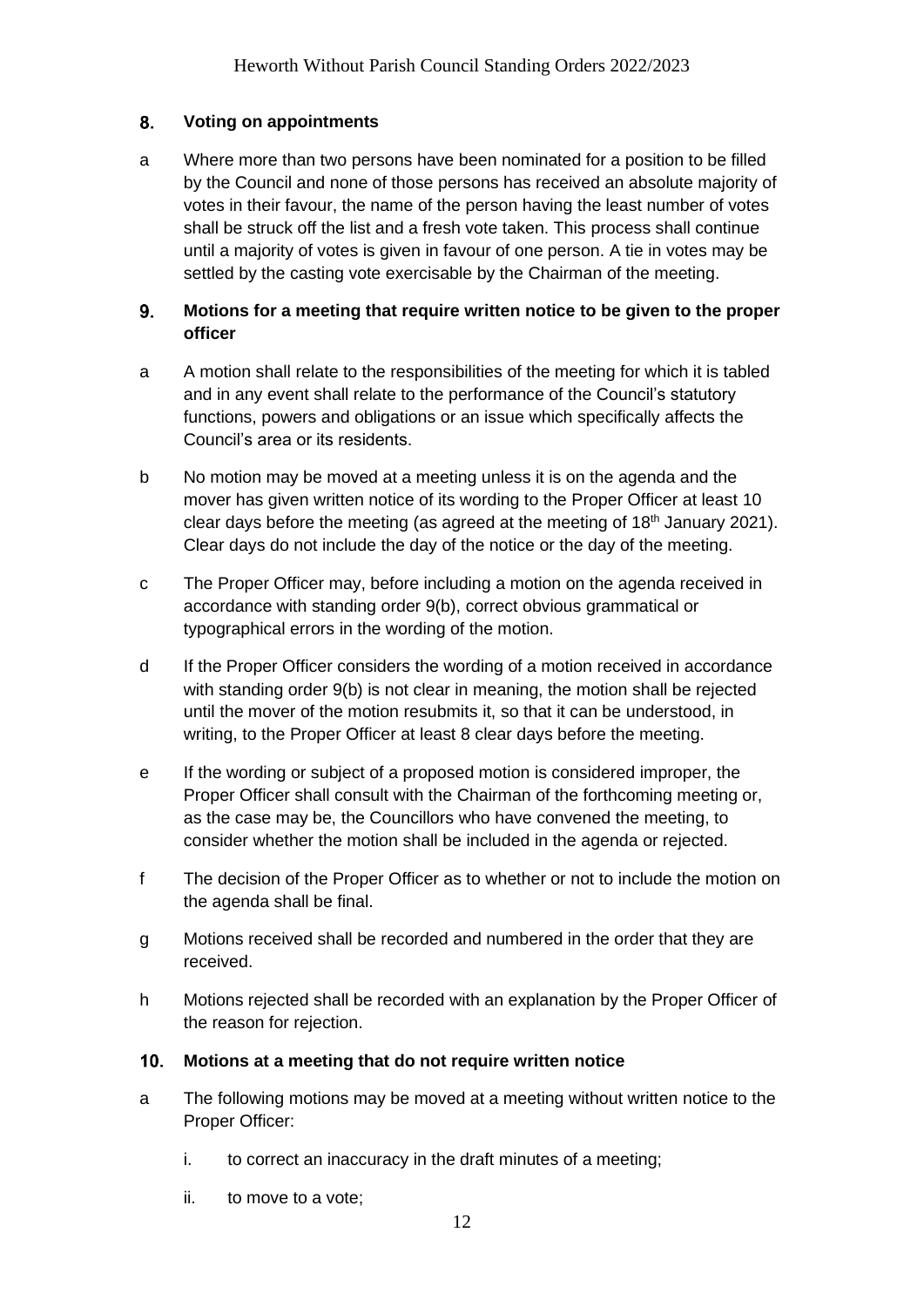### Heworth Without Parish Council Standing Orders 2022/2023

- iii. to defer consideration of a motion;
- iv. to refer a motion to a particular committee or sub-committee;
- v. to appoint a person to preside at a meeting;
- vi. to change the order of business on the agenda;
- vii. to proceed to the next business on the agenda;
- viii. to require a written report;
- ix. to appoint a committee or sub-committee and their members;
- x. to extend the time limits for speaking;
- xi. to exclude the press and public from a meeting in respect of confidential or other information which is prejudicial to the public interest;
- xii. to not hear further from a Councillor or a member of the public;
- xiii. to exclude a Councillor or member of the public for disorderly conduct;
- xiv. to temporarily suspend the meeting;
- xv. to suspend a particular standing order (unless it reflects mandatory statutory or legal requirements);
- xvi. to adjourn the meeting; or
- xvii. to close the meeting.

#### <span id="page-12-0"></span> $11.$ **Management of information**

See also standing order 20.

- a **The Council shall have in place and keep under review, technical and organisational measures to keep secure information (including personal data) which it holds in paper and electronic form. Such arrangements shall include deciding who has access to personal data and encryption of personal data.**
- b **The Council shall have in place, and keep under review, policies for the retention and safe destruction of all information (including personal data) which it holds in paper and electronic form. The Council's retention policy shall confirm the period for which information (including personal data) shall be retained or if this is not possible the criteria used to determine that period (e.g. the Limitation Act 1980).**
- c **The agenda, papers that support the agenda and the minutes of a meeting shall not disclose or otherwise undermine confidential information or personal data without legal justification.**
- d **Councillors, staff, the Council's contractors and agents shall not disclose confidential information or personal data without legal justification.**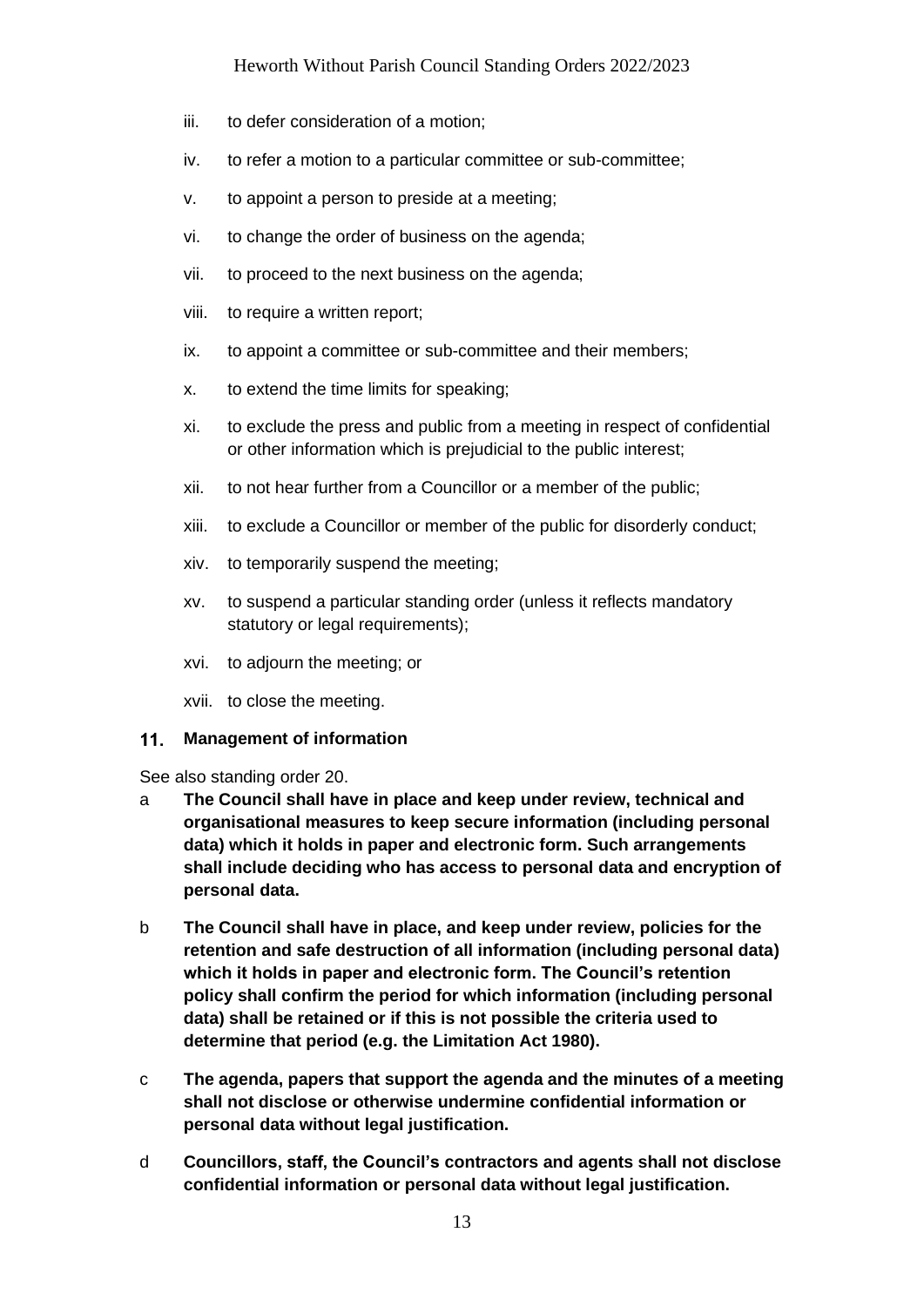### <span id="page-13-0"></span>**Draft minutes**

Full Council meetings Committee meetings Sub-committee meetings

- a If the draft minutes of a preceding meeting have been served on Councillors with the agenda to attend the meeting at which they are due to be approved for accuracy, they shall be taken as read.
- b There shall be no discussion about the draft minutes of a preceding meeting except in relation to their accuracy. A motion to correct an inaccuracy in the draft minutes shall be moved in accordance with standing order 10(a)(i).
- c The accuracy of draft minutes, including any amendment(s) made to them, shall be confirmed by resolution and shall be signed by the Chairman of the meeting and stand as an accurate record of the meeting to which the minutes relate.
- d If the Chairman of the meeting does not consider the minutes to be an accurate record of the meeting to which they relate, he shall sign the minutes and include a paragraph in the following terms or to the same effect:

"The Chairman of this meeting does not believe that the minutes of the meeting of the HWPC held on [date] in respect of ( ) were a correct record but his view was not upheld by the meeting and the minutes are confirmed as an accurate record of the proceedings."

- ● ● e **If the Council's gross annual income or expenditure (whichever is higher) does not exceed £25,000, it shall publish draft minutes on a website which is publicly accessible and free of charge not later than one month after the meeting has taken place.**
	- f Subject to the publication of draft minutes in accordance with standing order 12(e) and standing order 20(a) and following a resolution which confirms the accuracy of the minutes of a meeting, the draft minutes or recordings of the meeting for which approved minutes exist shall be destroyed.

### <span id="page-13-1"></span> $13.$ **Code of conduct and dispensations**

See also standing order 3(u).

- a All Councillors and non-Councillors with voting rights shall observe the code of conduct adopted by the Council.
- b Unless he has been granted a dispensation, a Councillor or non-Councillor with voting rights shall withdraw from a meeting when it is considering a matter in which he has a disclosable pecuniary interest. He may return to the meeting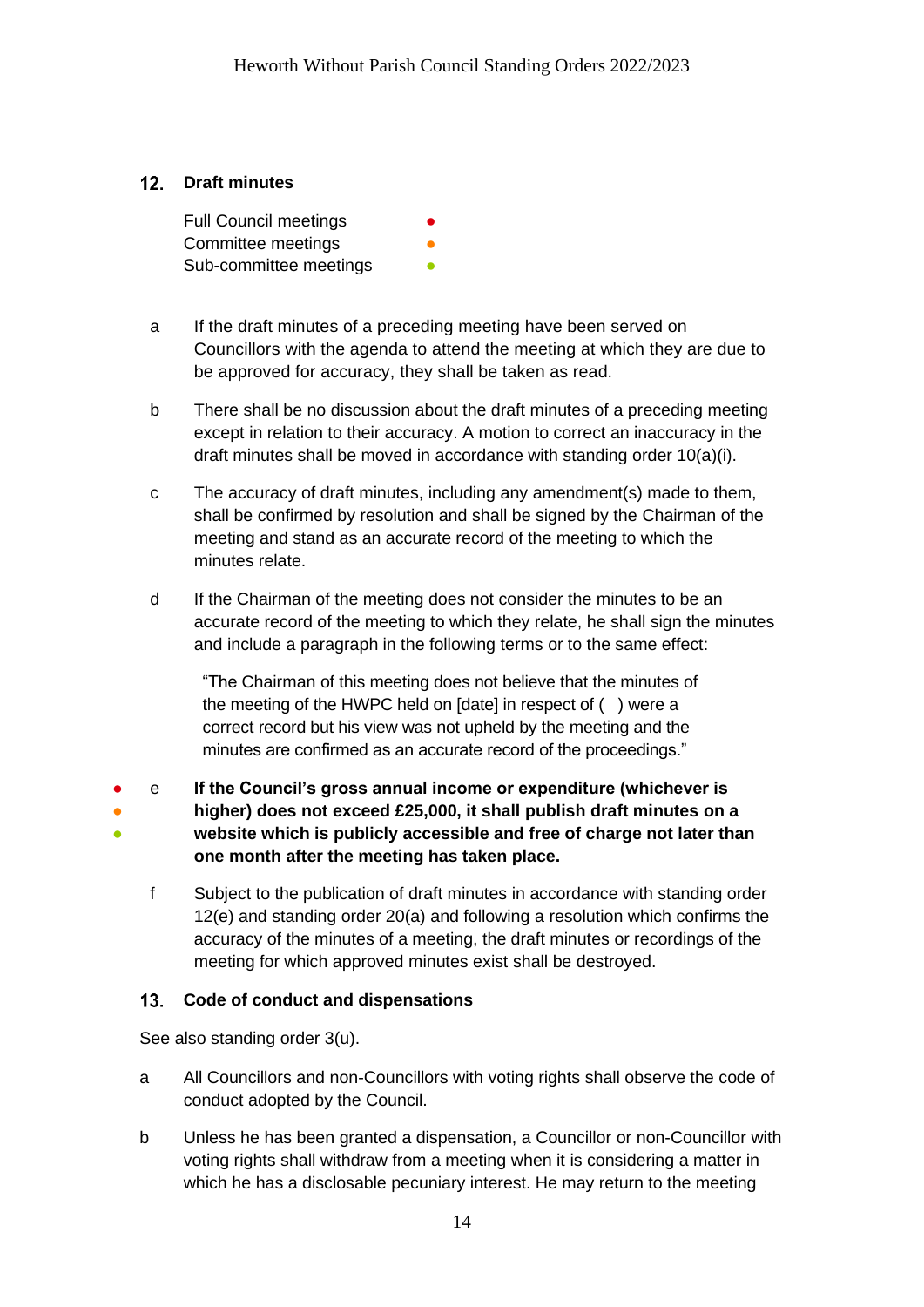after it has considered the matter in which he had the interest.

- c Unless he has been granted a dispensation, a Councillor or non-Councillor with voting rights shall withdraw from a meeting when it is considering a matter in which he has another interest if so required by the Council's code of conduct. He may return to the meeting after it has considered the matter in which he had the interest.
- d **Dispensation requests shall be in writing and submitted to the Proper Officer** as soon as possible before the meeting, or failing that, at the start of the meeting for which the dispensation is required.
- e A decision as to whether to grant a dispensation shall be made by a meeting of the Council, or committee or sub-committee for which the dispensation is required and that decision is final.
- f A dispensation request shall confirm:
	- i. the description and the nature of the disclosable pecuniary interest or other interest to which the request for the dispensation relates;
	- ii. whether the dispensation is required to participate at a meeting in a discussion only or a discussion and a vote;
	- iii. the date of the meeting or the period (not exceeding four years) for which the dispensation is sought; and
	- iv. an explanation as to why the dispensation is sought.
- g Subject to standing orders 13(d) and (f), a dispensation request shall be considered at the beginning of the meeting of the Council, or committee or subcommittee for which the dispensation is required.

### **h A dispensation may be granted in accordance with standing order 13(e) if having regard to all relevant circumstances any of the following apply:**

- **i. without the dispensation the number of persons prohibited from participating in the particular business would be so great a proportion of the meeting transacting the business as to impede the transaction of the business;**
- **ii. granting the dispensation is in the interests of persons living in the Council's area; or**
- **iii. it is otherwise appropriate to grant a dispensation.**

### <span id="page-14-0"></span>**Code of conduct complaints**

a Upon notification by the District or Unitary Council that it is dealing with a complaint that a Councillor or non-Councillor with voting rights has breached the Council's code of conduct, the Proper Officer shall, subject to standing order 11, report this to the Council.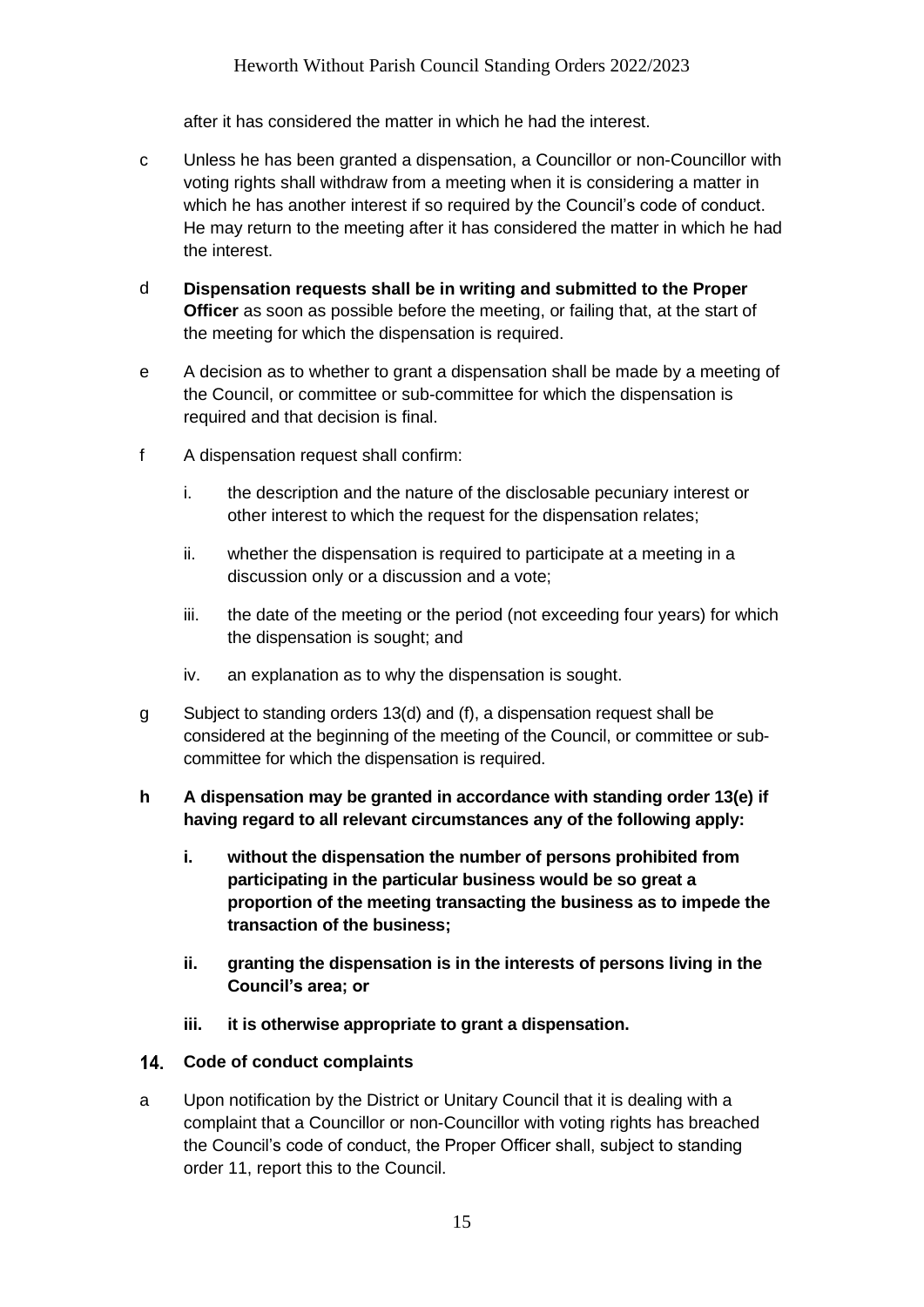- b Where the notification in standing order 14(a) relates to a complaint made by the Proper Officer, the Proper Officer shall notify the Chairman of Council of this fact, and the Chairman shall nominate another staff member to assume the duties of the Proper Officer in relation to the complaint until it has been determined and the Council has agreed what action, if any, to take in accordance with standing order 14(d).
- c The Council may:
	- i. provide information or evidence where such disclosure is necessary to investigate the complaint or is a legal requirement;
	- ii. seek information relevant to the complaint from the person or body with statutory responsibility for investigation of the matter;
- d **Upon notification by the District or Unitary Council that a Councillor or non-Councillor with voting rights has breached the Council's code of conduct, the Council shall consider what, if any, action to take against him. Such action excludes disqualification or suspension from office.**
- <span id="page-15-0"></span>15. Proper officer
- a The Proper Officer shall be either (i) the Clerk or (ii) other staff member(s) nominated by the Council to undertake the work of the Proper Officer when the Proper Officer is absent.
- b The Proper Officer shall:
	- i. **at least three clear days before a meeting of the council, a committee** or a sub-committee**,**
		- **serve on Councillors by delivery or post at their residences or by email authenticated in such manner as the Proper Officer thinks fit, a signed summons confirming the time, place and the agenda (provided the Councillor has consented to service by email), and**
		- **Provide, in a conspicuous place, public notice of the time, place and agenda (provided that the public notice with agenda of an extraordinary meeting of the Council convened by Councillors is signed by them).**

*See standing order 3(b) for the meaning of clear days for a meeting of a full council and standing order 3(c) for the meaning of clear days for a meeting of a committee;*

- ii. subject to standing order 9, include on the agenda all motions in the order received unless a Councillor has given written notice at least 10 days before the meeting confirming his withdrawal of it;
- iii. **convene a meeting of the Council for the election of a new Chairman of the Council, occasioned by a casual vacancy in his office;**
- iv. **facilitate inspection of the minute book by local government**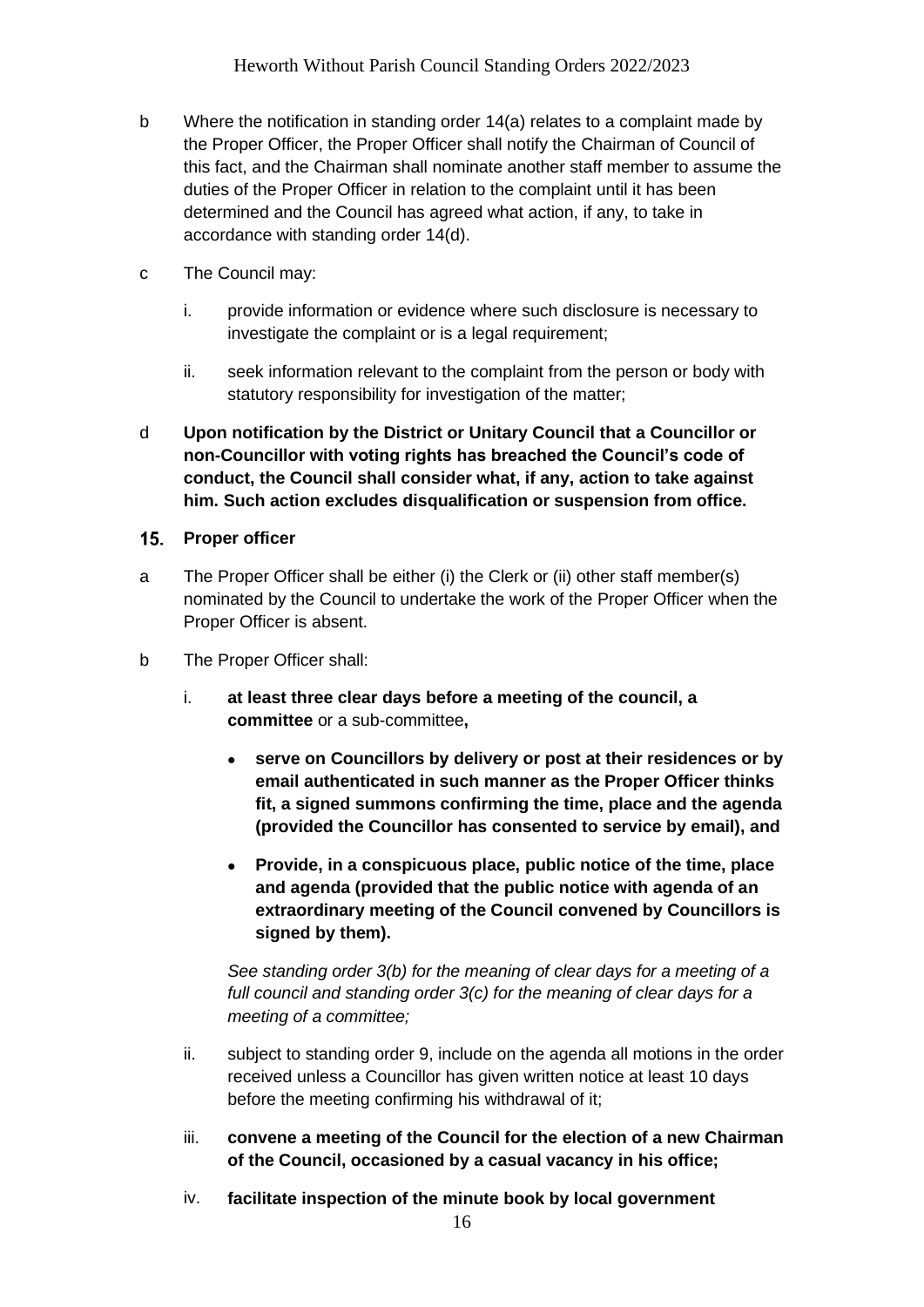### **electors;**

- v. **receive and retain copies of byelaws made by other local authorities;**
- vi. hold acceptance of office forms from Councillors;
- vii. hold a copy of every Councillor's register of interests;
- viii. assist with responding to requests made under freedom of information legislation and rights exercisable under data protection legislation, in accordance with the Council's relevant policies and procedures;
- ix. liaise, as appropriate, with the Council's Data Protection Officer (if there is one);
- x. receive and send general correspondence and notices on behalf of the Council except where there is a resolution to the contrary;
- xi. assist in the organisation of, storage of, access to, security of and destruction of information held by the Council in paper and electronic form subject to the requirements of data protection and freedom of information legislation and other legitimate requirements (e.g. the Limitation Act 1980);
- xii. arrange for legal deeds to be executed; (*see also standing order 23);*
- xiii. arrange or manage the prompt authorisation, approval, and instruction regarding any payments to be made by the Council in accordance with its financial regulations;
- xiv. record every planning application notified to the Council and the Council's response to the local planning authority in a book for such purpose;
- xv. refer a planning application received by the Council to the Chairman or in his absence the Vice-Chairman (if there is one) of the Council within two working days of receipt to facilitate an extraordinary meeting if the nature of a planning application requires consideration before the next ordinary meeting of Heworth Without Parish Council;
- xvi. manage access to information about the Council via the publication scheme; and
- xvii. retain custody of the seal of the Council (if there is one) which shall not be used without a resolution to that effect. (s*ee also standing order 23).*

### <span id="page-16-0"></span>16. Responsible financial officer

a The Council shall appoint appropriate staff member(s) to undertake the work of the Responsible Financial Officer when the Responsible Financial Officer is absent.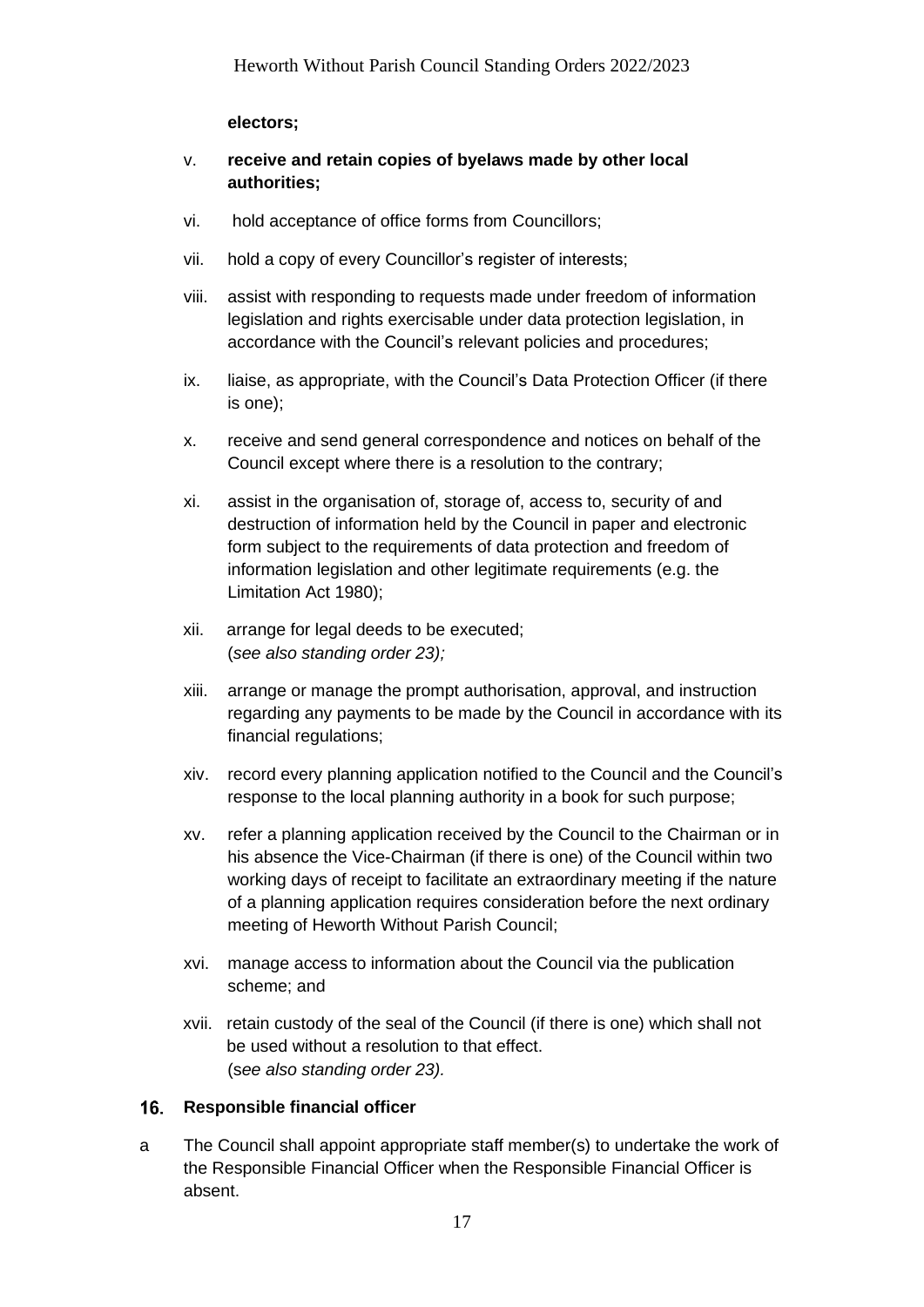### <span id="page-17-0"></span> $17.$ **Accounts and accounting statements**

- a "Proper practices" in standing orders refer to the most recent version of "Governance and Accountability for Local Councils – a Practitioners' Guide".
- b All payments by the Council shall be authorised, approved and paid in accordance with the law, proper practices and the Council's financial regulations.
- c The Responsible Financial Officer shall supply to each Councillor as soon as practicable after 30 June, 30 September and 31 December in each year a statement to summarise:
	- i. the Council's receipts and payments (or income and expenditure) for each quarter;
	- ii. the Council's aggregate receipts and payments (or income and expenditure) for the year to date;
	- iii. the balances held at the end of the quarter being reported and

which includes a comparison with the budget for the financial year and highlights any actual or potential overspends.

- d As soon as possible after the financial year end at 31 March, the Responsible Financial Officer shall provide:
	- i. each Councillor with a statement summarising the Council's receipts and payments (or income and expenditure) for the last quarter and the year to date for information; and
	- ii. to the Council the accounting statements for the year in the form of Section 2 of the annual governance and accountability return, as required by proper practices, for consideration and approval.
- e The year-end accounting statements shall be prepared in accordance with proper practices and apply the form of accounts determined by the Council (receipts and payments, or income and expenditure) for the year to 31 March. A completed draft annual governance and accountability return shall be presented to all Councillors at least 14 days prior to anticipated approval by the Council. The annual governance and accountability return of the Council, which is subject to external audit, including the annual governance statement, shall be presented to the Council for consideration and formal approval before 30 June.
- f All payments by the Council shall be authorised, approved and paid in accordance with the Council's financial regulations, which shall be reviewed at least annually.
- g The Responsible Financial Officer shall supply to each Councillor on a monthly basis a statement summarising the Council's receipts and payments and the balances held. This statement should include a comparison with the budget for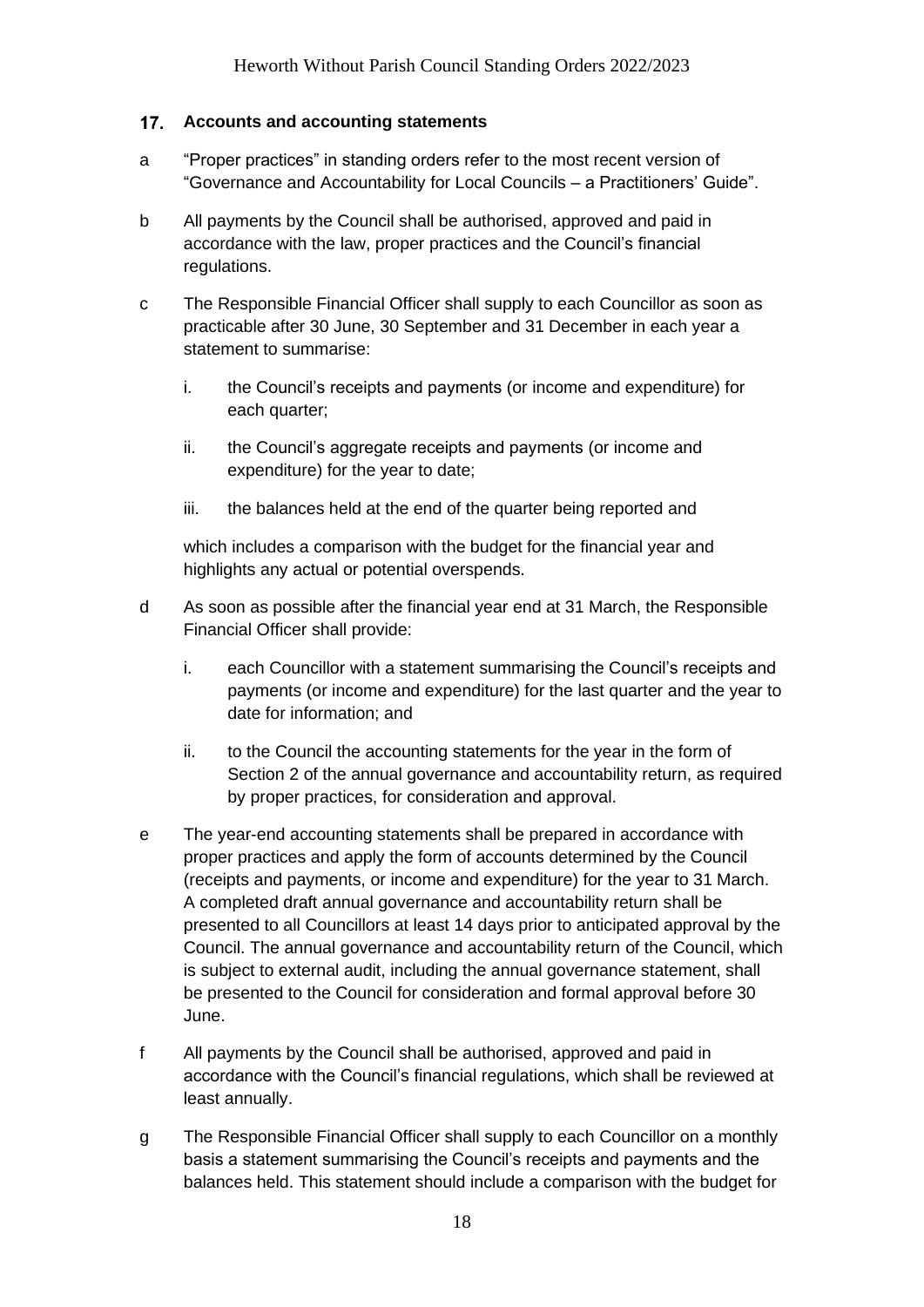the financial year.

- h The Statement of Accounts of the Council (which is subject to external audit), including the annual governance statement, shall be presented to Council for formal approval before  $6<sup>th</sup>$  June.
- i Where it is necessary to make payment before it has been authorised by the Council, such payment shall be certified as to its correctness and urgency by the appropriate officer with the approval of the Chairman or Vice Chairman of the Council.
- j All payments / invoices shall be separately included in the next schedule of payments before the Council.
- k Orders for payment by cheque shall be authorised by resolution of the Council and cheques signed by two Councillors.
- l The Clerk/RFO: to whom delegated powers shall be granted for expenditure relating to the business of the Council to a maximum of £5OO. Any expenditure in excess of £500 must be cleared by the Chair or a nominated Councillor; and if and when payments on the HWPC bank card exceed or are likely to exceed £500 this must be reported and explained to the Chair or a nominated Councillor.
- m Delegated powers shall be granted to the Clerk/ Responsible Financial Officer to run the allotment waiting list and issue plots to the next individual on the waiting list and to issue tenancy agreements, allotment handbook and invoices. The Clerk shall report any updates at the following ordinary parish meeting.

### <span id="page-18-0"></span> $18.$ **Financial controls and procurement**

- a. The Council shall consider and approve financial regulations drawn up by the Responsible Financial Officer, which shall include detailed arrangements in respect of the following:
	- i. the keeping of accounting records and systems of internal controls;
	- ii. the assessment and management of financial risks faced by the Council;
	- iii. the work of the independent internal auditor in accordance with proper practices and the receipt of regular reports from the internal auditor, which shall be required at least annually;
	- iv. the inspection and copying by Councillors and local electors of the Council's accounts and/or orders of payments; and
	- v. whether contracts with an estimated value below **£25,000** due to special circumstances are exempt from a tendering process or procurement exercise.
- b. Financial regulations shall be reviewed regularly and at least annually for fitness of purpose.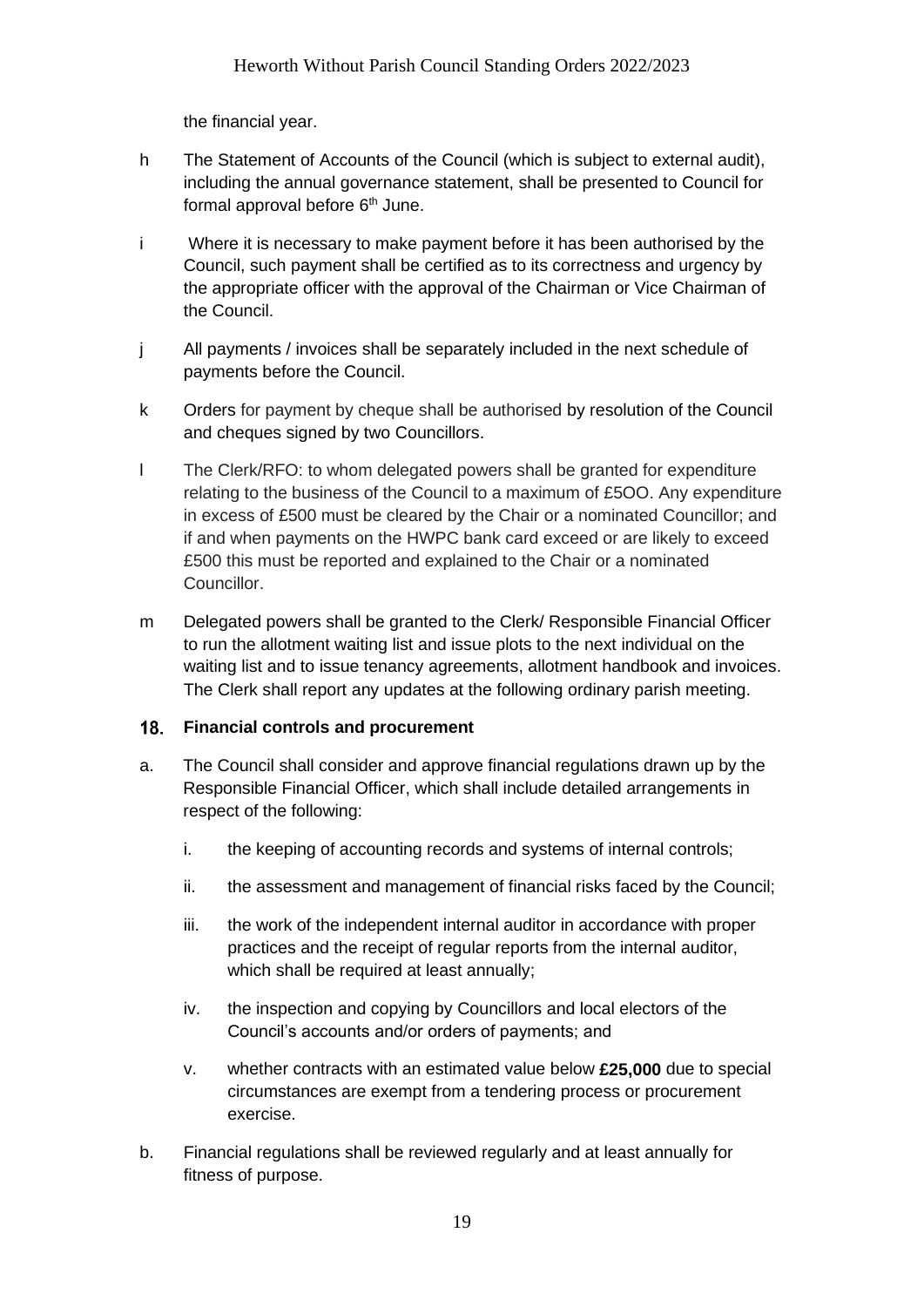- c. **A public contract regulated by the Public Contracts Regulations 2015 with an estimated value in excess of £25,000 but less than the relevant thresholds in standing order 18(f) is subject to Regulations 109-114 of the Public Contracts Regulations 2015 which include a requirement on the Council to advertise the contract opportunity on the Contracts Finder website regardless of what other means it uses to advertise the opportunity unless it proposes to use an existing list of approved suppliers (framework agreement).**
- d. Subject to additional requirements in the financial regulations of the Council, the tender process for contracts for the supply of goods, materials, services or the execution of works shall include, as a minimum, the following steps:
	- i. a specification for the goods, materials, services or the execution of works shall be drawn up;
	- ii. an invitation to tender shall be drawn up to confirm (i) the Council's specification (ii) the time, date and address for the submission of tenders (iii) the date of the Council's written response to the tender and (iv) the prohibition on prospective contractors contacting Councillors or staff to encourage or support their tender outside the prescribed process;
	- iii. the invitation to tender shall be advertised in a local newspaper and in any other manner that is appropriate;
	- iv. the invitation to tender shall also be informed to the public in writing on the Notice Boards, on the Council website as well as in the Newsletter, if possible. tenders are to be submitted in writing in a sealed marked envelope addressed to the Proper Officer;
	- v. tenders shall be opened by the Proper Officer in the presence of at least one Councillor after the deadline for submission of tenders has passed;
	- vi. tenders are to be reported to and considered by the appropriate meeting of the Council or a committee or sub-committee with delegated responsibility.
- e. Neither the Council, nor a committee or a sub-committee with delegated responsibility for considering tenders, is bound to accept the lowest value tender.
- f. **A public contract regulated by the Public Contracts Regulations 2015 with an estimated value in excess of £213,477 (Updated 1st Jan 2022) for a public service or supply contract or in excess of £5,336,937 (updated 1st Jan 2022) for a public works contract; or £663,540 for a social and other specific services contract (or other thresholds determined by the European Commission every two years and published in the Official Journal of the European Union (OJEU)) shall comply with the relevant procurement procedures and other requirements in the Public Contracts Regulations 2015 which include advertising the contract opportunity on the Contracts Finder website and in OJEU.**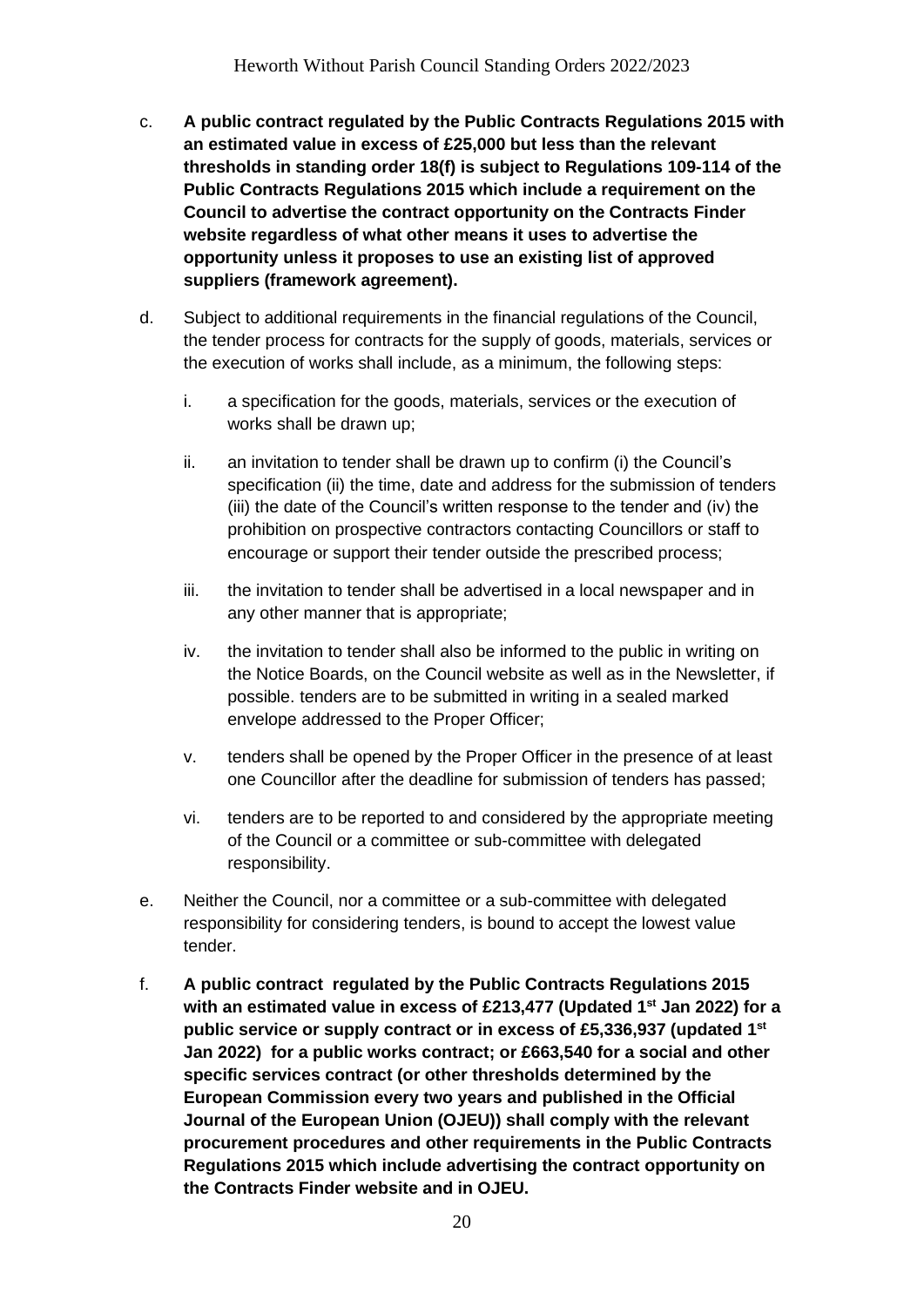Note - If the council genuinely believed the value would be under £25,000 but the tenders came in above that, the Regulations do not require it to go back and start again. Regardless of whether the opportunity was advertised, Regulation 112 requires a council to publish the award of a contract over £25,000 on Contracts Finder within a reasonable timescale which shall not be later than 90 days since the date of publication of the tender. (There is no specified timescale for parishes, but Parkinson Partnership suggests within 3 months. OK)

- g. **A public contract in connection with the supply of gas, heat, electricity, drinking water, transport services, or postal services to the public; or the provision of a port or airport; or the exploration for or extraction of gas, oil or solid fuel with an estimated value in excess of £378,660 for a supply, services or design contract; or in excess of £4,733,252 for a works contract; or £663,540 for a social and other specific services contract (or other thresholds determined by the European Commission every two years and published in OJEU) shall comply with the relevant procurement procedures and other requirements in the Utilities Contracts Regulations 2016.**
- h. Any expenditure incurred by the Council shall be in accordance with the Council's financial regulations.
- i. The Council's financial regulations shall be reviewed once a year.
- j. The Council's financial regulations may make provision for the authorisation of the payment of money, in exercise of any of the Council's functions,
- k. Any contract for goods or services expected to be valued at £500 or above, the Council should endeavour to obtain at least 3 quotations. Directions mentioned in Clause 18.d.v. must be adered too.
- l. A Nominated supplier for the year (such as Play area contractor, Park / Bus Shelter Bench provider etc), does not require 3 quotes for each occasion. However, any new equipment or developments require 3 quotes.

### <span id="page-20-0"></span> $19.$ **Handling staff matters**

- a A matter personal to a member of staff that is being considered by a meeting of Employment / Staffing PanelPanel committee is subject to standing order 11.
- b Subject to the Council's policy regarding absences from work, the Council's most senior member of staff shall notify the Chairman of Employment / Staffing PanelPanel committee of absence occasioned by illness or other reason and that person shall report such absence to Employment / Staffing PanelPanel committee at its next meeting.
- c The Chairman of Employment / Staffing PanelPanel committee or in his absence, the vice-Chairman shall upon a resolution conduct a review of the performance and annual appraisal of the work of [the member of staff's job title]. The reviews and appraisal shall be reported in writing and are subject to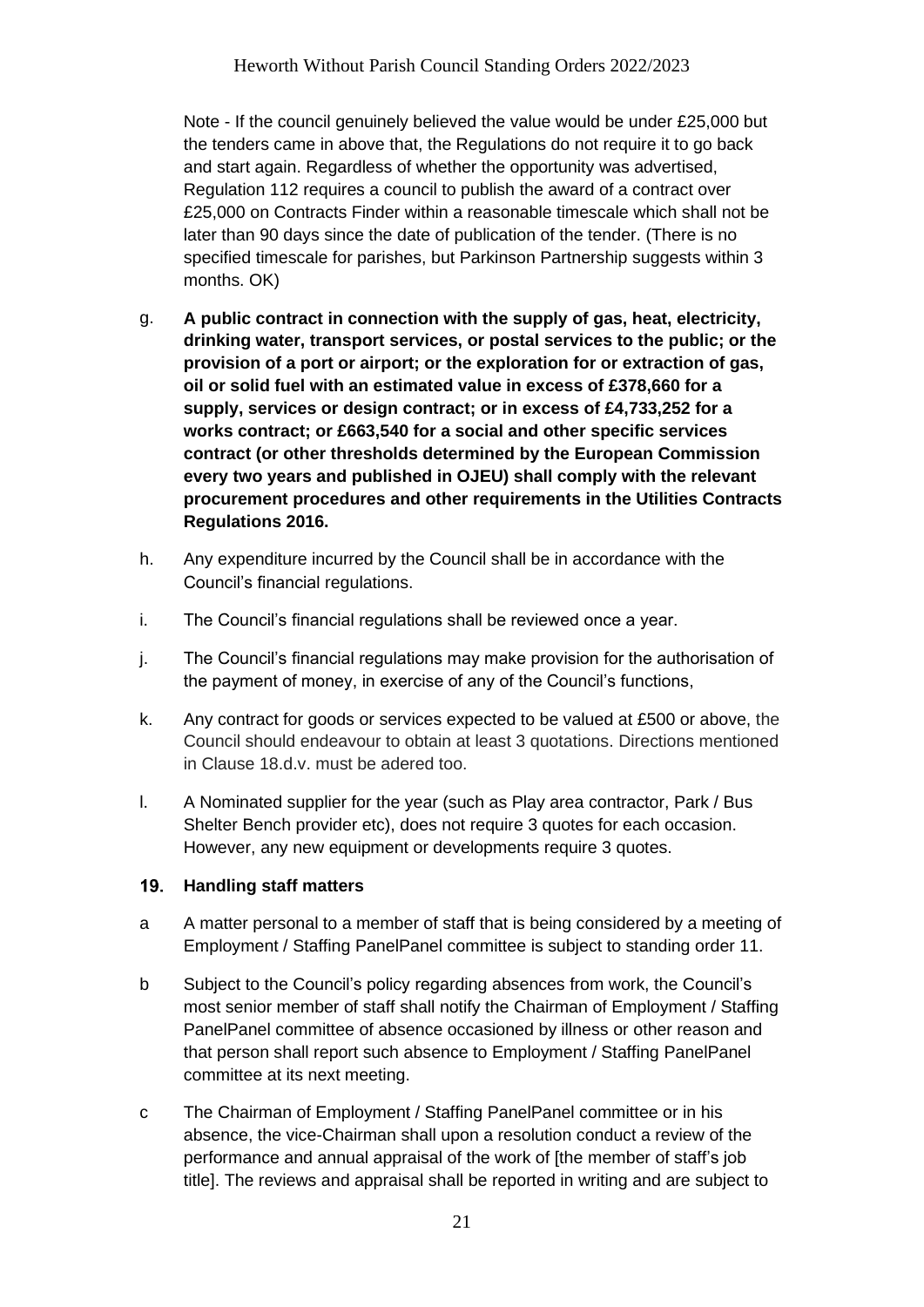approval by resolution by Employment / Staffing Panel committee

- d Subject to the Council's policy regarding the handling of grievance matters, the Council's most senior member of staff (or other members of staff) shall contact the Chairman of Employment / Staffing PanelPanel committee or in his absence, the vice-Chairman of Employment / Staffing PanelPanel committee in respect of an informal or formal grievance matter, and this matter shall be reported back and progressed by resolution of Employment / Staffing PanelPanel committee.
- e Subject to the Council's policy regarding the handling of grievance matters, if an informal or formal grievance matter raised by [the member of staff's job title] relates to the Chairman or vice-Chairman of Employment / Staffing Panel committee, this shall be communicated to another member of [Employment / Staffing Panel committee, which shall be reported back and progressed by resolution of Employment / Staffing Panel committee.
- f Any persons responsible for all or part of the management of staff shall treat as confidential the written records of all meetings relating to their performance, capabilities, grievance or disciplinary matters.
- g In accordance with standing order 11(a), persons with line management responsibilities shall have access to staff records referred to in standing order 19(f).

#### <span id="page-21-0"></span> $20.$ **Responsibilities to provide information**

See also standing order 21.

- a **In accordance with freedom of information legislation, the Council shall publish information in accordance with its publication scheme and respond to requests for information held by the Council.**
- b. **The Council, shall publish information in accordance with the requirements of the Local Government (Transparency Requirements) (England) Regulations 2015**.

#### <span id="page-21-1"></span> $21.$ **Responsibilities under data protection legislation**

Below is not an exclusive list. See also standing order 11.

- a The Council may appoint a Data Protection Officer.
- b **The Council shall have policies and procedures in place to respond to an individual exercising statutory rights concerning his personal data.**
- c **The Council shall have a written policy in place for responding to and managing a personal data breach.**
- d **The Council shall keep a record of all personal data breaches comprising the facts relating to the personal data breach, its effects and the remedial action taken.**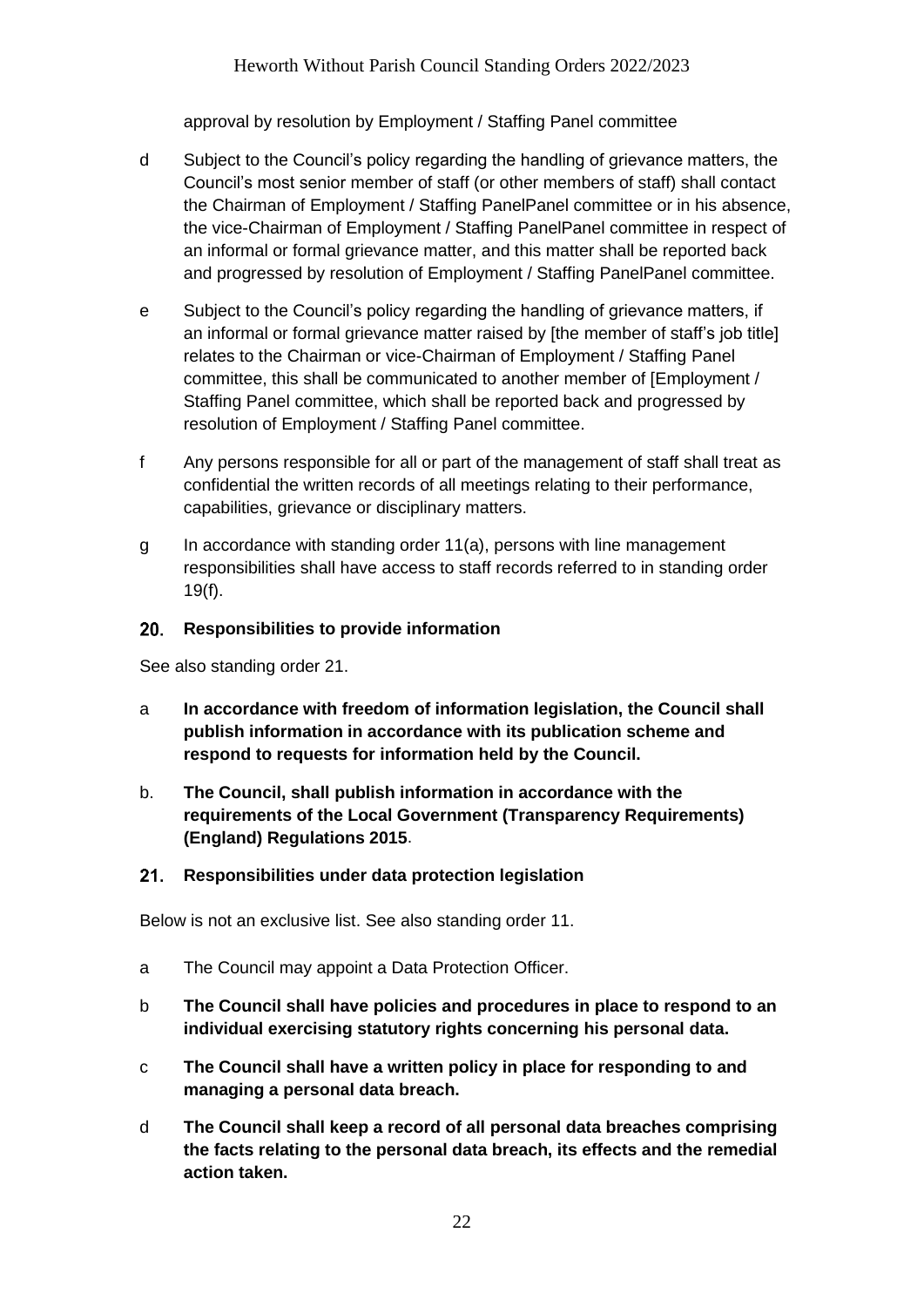- e **The Council shall ensure that information communicated in its privacy notice(s) is in an easily accessible and available form and kept up to date.**
- f **The Council shall maintain a written record of its processing activities.**

### <span id="page-22-0"></span>22. **Relations with the press/media**

- a Requests from the press or other media for an oral or written comment or statement from the Council, its Councillors or staff shall be handled in accordance with the Council's policy in respect of dealing with the press and/or other media.
- b 'Notwithstanding any directions made hereinabove or in the existing Policies/Guidelines, any Press release (including any statement released on any Social Media) must be approved by an Administrator, and the Clerk should be informed of any Administrator's actions. This condition shall not apply, however, to statements approved at Council Meetings, Information forwarded from any Statutory Body, Public Libraries, community organisations &c. or emergency announcements pertaining to health and safety measures.

### <span id="page-22-1"></span> $23.$ **Execution and sealing of legal deeds**

See also standing orders 15(b)(xii) and (xvii).

- a A legal deed shall not be executed on behalf of the Council unless authorised by a resolution.
- b **Subject to standing order 23(a), any two Councillors may sign, on behalf of the Council, any deed required by law and the Proper Officer shall witness their signatures.**

*The above is applicable to a Council without a common seal.*

### <span id="page-22-2"></span>24. **Communicating with District and County or Unitary Councillors**

- a An invitation to attend a meeting of the Council shall be sent, together with the agenda, to the Ward Councillor(s) of the District and County Council OR Unitary Council representing the area of the Council.
- b Unless the Council determines otherwise, a copy of each letter sent to the District and County Council or Unitary Council shall be sent to the Ward Councillor(s) representing the area of the Council.

### <span id="page-22-3"></span> $25.$ **Restrictions on Councillor activities**

- a. Unless duly authorised no Councillor shall:
	- i. inspect any land and/or premises which the Council has a right or duty to inspect; or
	- ii. issue orders, instructions or directions.